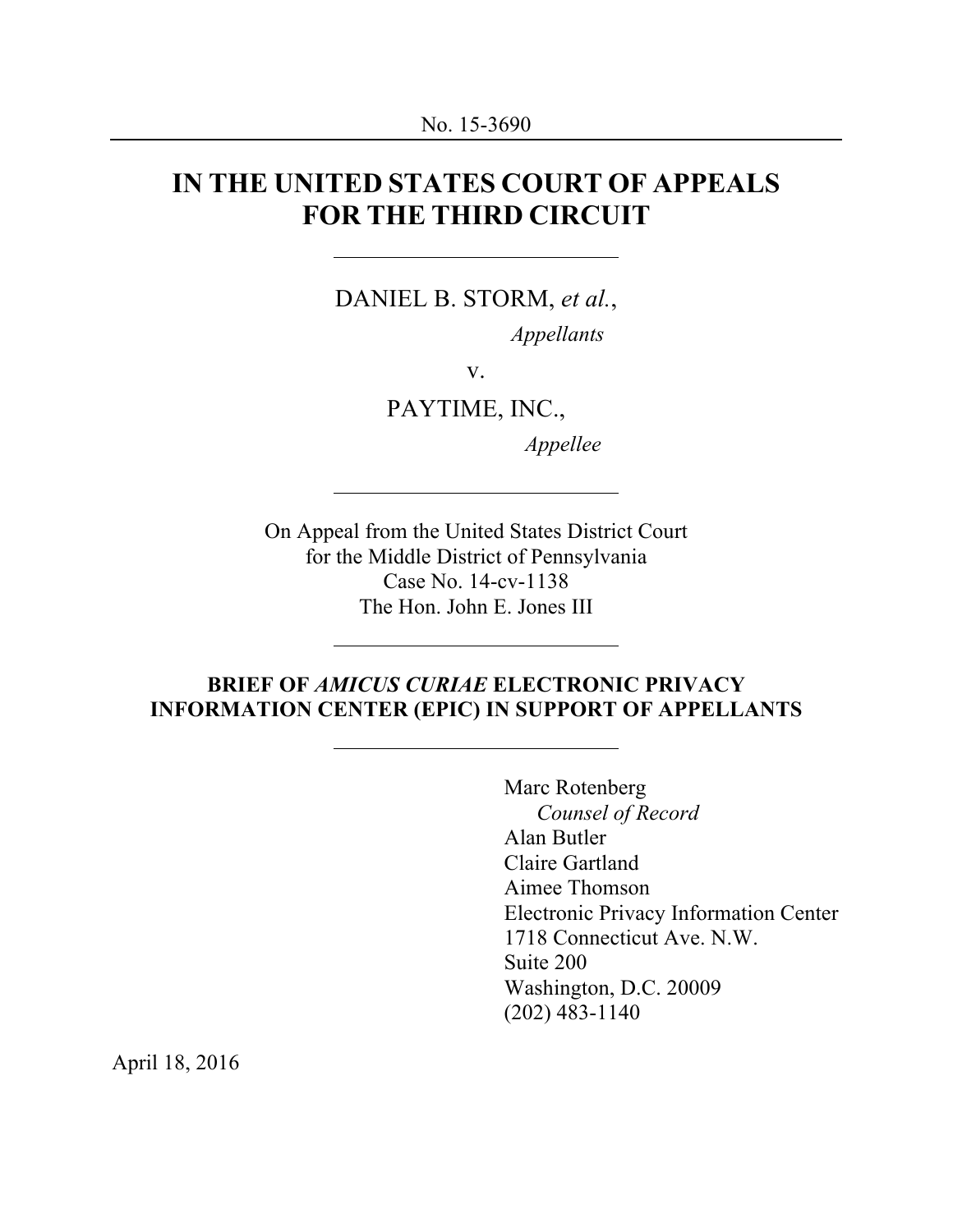# **CORPORATE DISCLOSURE STATEMENT**

Pursuant to Federal Rule of Appellate Procedure 26.1 and 29(c), *amicus curiae* Electronic Privacy Information Center ("EPIC") certifies that it is a District of Columbia corporation with no parent corporation. No publicly held company owns 10% or more of EPIC stock.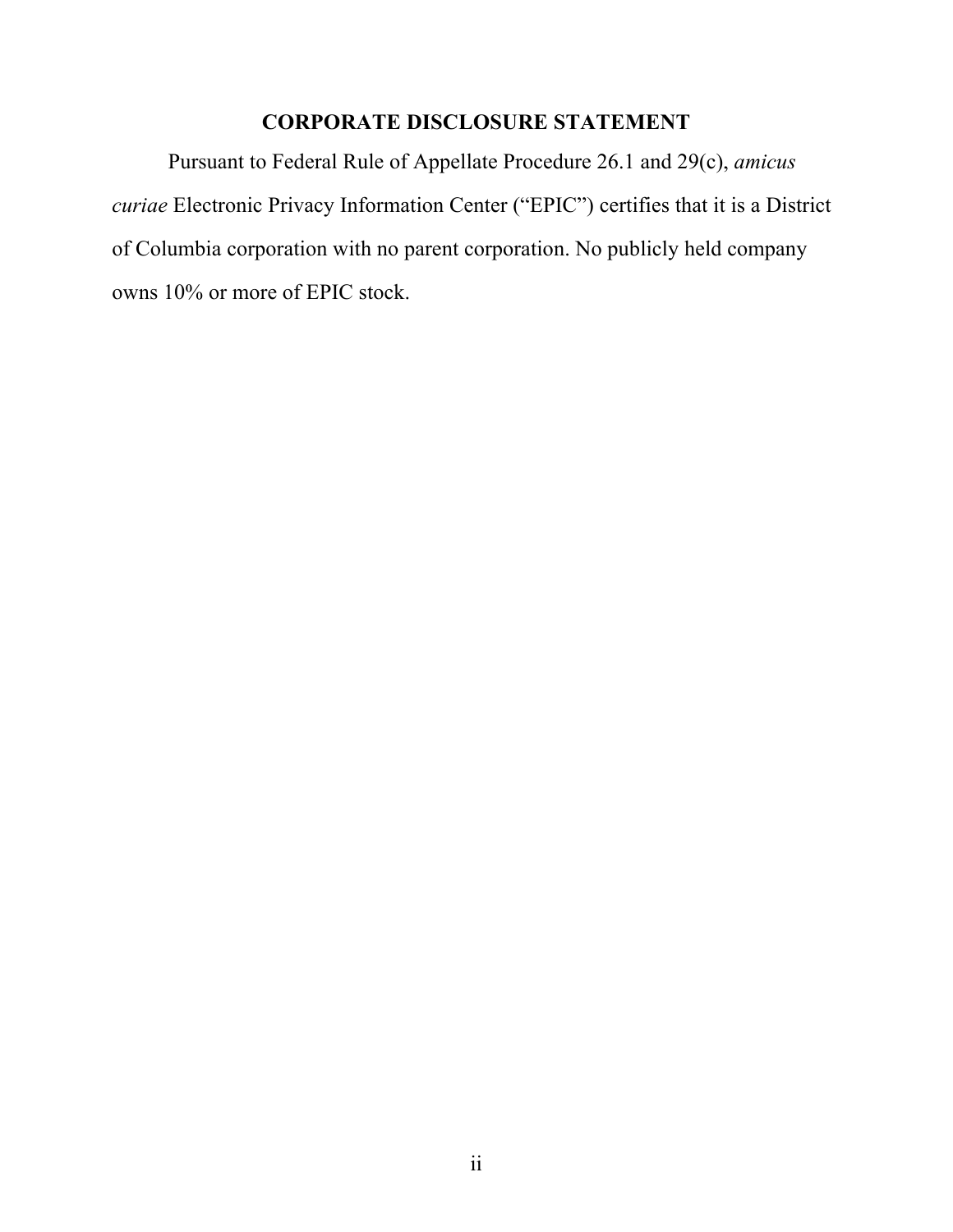# **TABLE OF CONTENTS**

| I. Data breaches expose American consumers to unprecedented threats of       |
|------------------------------------------------------------------------------|
|                                                                              |
| A. Americans have suffered an epidemic of data breaches since the Reilly     |
|                                                                              |
| B. The most severe data breaches involve the disclosure of Social Security   |
| Numbers and financial information, which creates a serious risk of fraud and |
|                                                                              |
| C. Identity theft causes especially pernicious and long-lasting harm to      |
|                                                                              |
| D. Companies need to take adequate precautions in order to avoid data        |
|                                                                              |
| II. Companies that collect and store sensitive consumer data are in the best |
| position to prevent data breaches, and should be held liable when they fail  |
|                                                                              |
|                                                                              |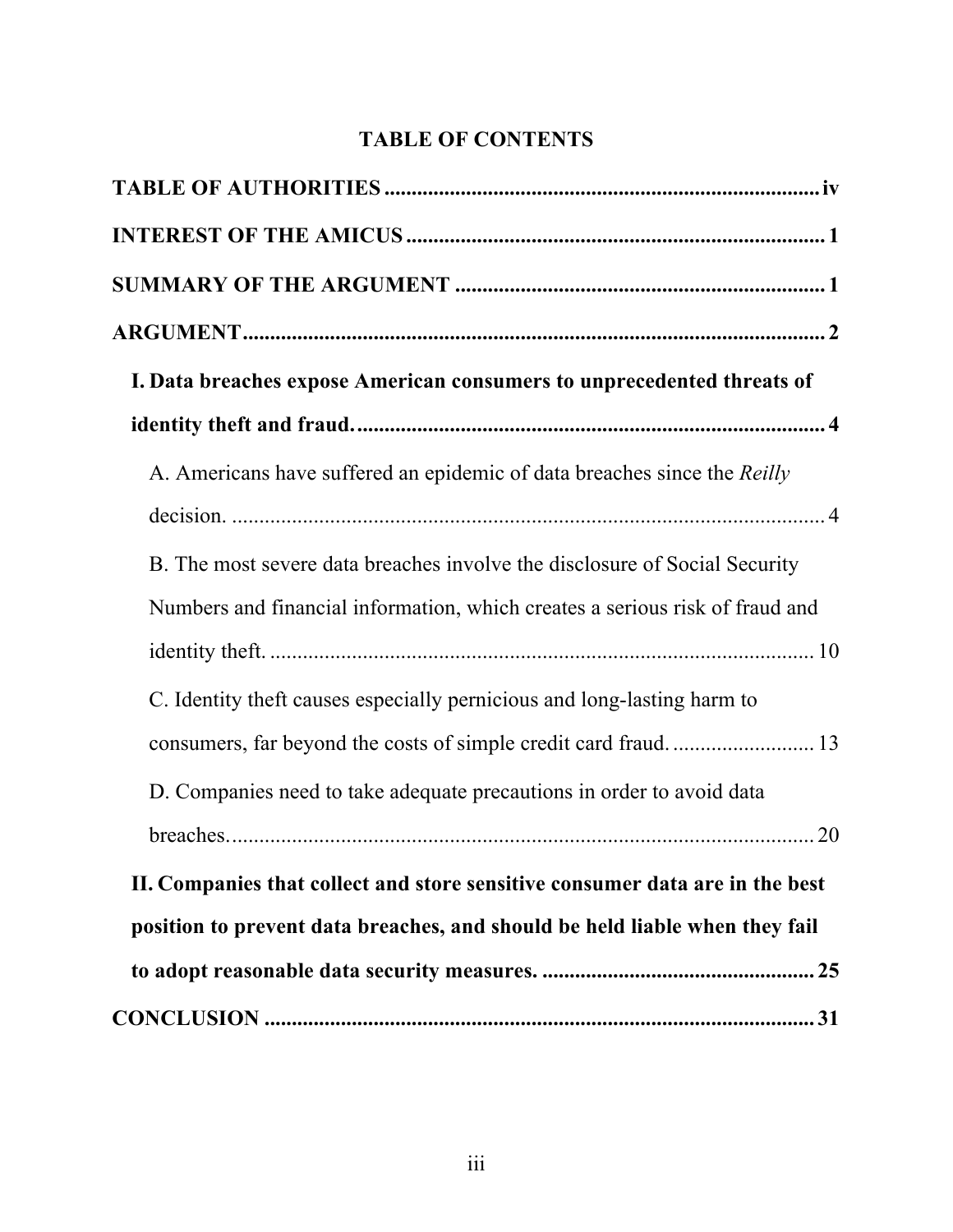# **TABLE OF AUTHORITIES**

**CASES**

| Friends of the Earth, Inc. v. Laidlaw Envtl. Serv. (TOC), Inc., 528 U.S. 693<br>$(2000)$                                                                                                                                                                 | 30  |
|----------------------------------------------------------------------------------------------------------------------------------------------------------------------------------------------------------------------------------------------------------|-----|
| FTC v. Wyndham Worldwide Corp., 799 F.3d 236 (3d Cir. 2015) 22, 24, 29                                                                                                                                                                                   |     |
| Lujan v. Defs. of Wildlife, 504 U.S. 555 (1992)                                                                                                                                                                                                          |     |
|                                                                                                                                                                                                                                                          |     |
|                                                                                                                                                                                                                                                          |     |
| <b>OTHER AUTHORITIES</b>                                                                                                                                                                                                                                 |     |
| Aaron Sankin, How to Change Your Social Security Number If You Get<br><i>Hacked</i> , Daily Dot (June 17, 2015).                                                                                                                                         | 19  |
| Aarti Shahani, Theft of Social Security Numbers Is Broader Than You Might<br><i>Think</i> , NPR (June 15, 2015)                                                                                                                                          | 16  |
| Anthem, How to Access & Sign Up For Identity Theft Repair & Credit<br><i>Monitoring Services</i> (Aug. 25, 2015)                                                                                                                                         | .8  |
| Anthony Giorgianni, Should You Freeze Your Credit File?, Consumer<br>Reports (Feb. 22, 2014).                                                                                                                                                            | 20  |
| Brian Krebs, In Wake of Confirmed Breach at Home Depot, Banks See Spike<br>in PIN Debit Card Fraud, Krebs on Security (Sept. 8, 2014)                                                                                                                    | 14  |
| Brian Krebs, <i>Inside Target Corp., Days After 2013 Breach</i> , Krebs on Security<br>(Sept. 21, 2015)                                                                                                                                                  | 21  |
| Brian Krebs, Online Cheating Site AshleyMadison Hacked, Krebs on Security<br>(July 19, 2015)                                                                                                                                                             | . 7 |
| Brian Krebs, OPM (Mis)Spends \$133M on Credit Monitoring, Krebs on<br>Security (Sept. 15, 2015)                                                                                                                                                          | 19  |
| Brief for EPIC and Thirty-Three Technical Experts and Legal Scholars as<br>Amicus Curiae Supporting Respondents, FTC v. Wyndham Worldwide<br>Corp., 799 F.3d 236 (3d Cir. 2015) (No. 14-3514)                                                            | 24  |
| Brief for EPIC as Amicus Curiae Supporting Appellants, Gordon v. Softech                                                                                                                                                                                 |     |
| Caroline Humer & Jim Finkle, Your Medical Record Is Worth More to<br>Hackers Than Your Credit Card, Reuters (Sept. 24, 2014)  17                                                                                                                         |     |
| Cybsersecurity and Data Protection in the Financial Sector: Hearing Before<br>the Subcomm. on Fin. Inst. $&$ Consumer Credit of the H. Comm. on Fin.<br>Servs., 112th Cong. (Sept. 14, 2011) (testimony of Marc Rotenberg,<br>Executive Director, EPIC). | 22  |
| Danielle Keats Citron, Reservoirs of Danger: the Evolution of Public and<br>Private Law at the Dawn of the Information Age, 80 Southern Cal. L. Rev.                                                                                                     |     |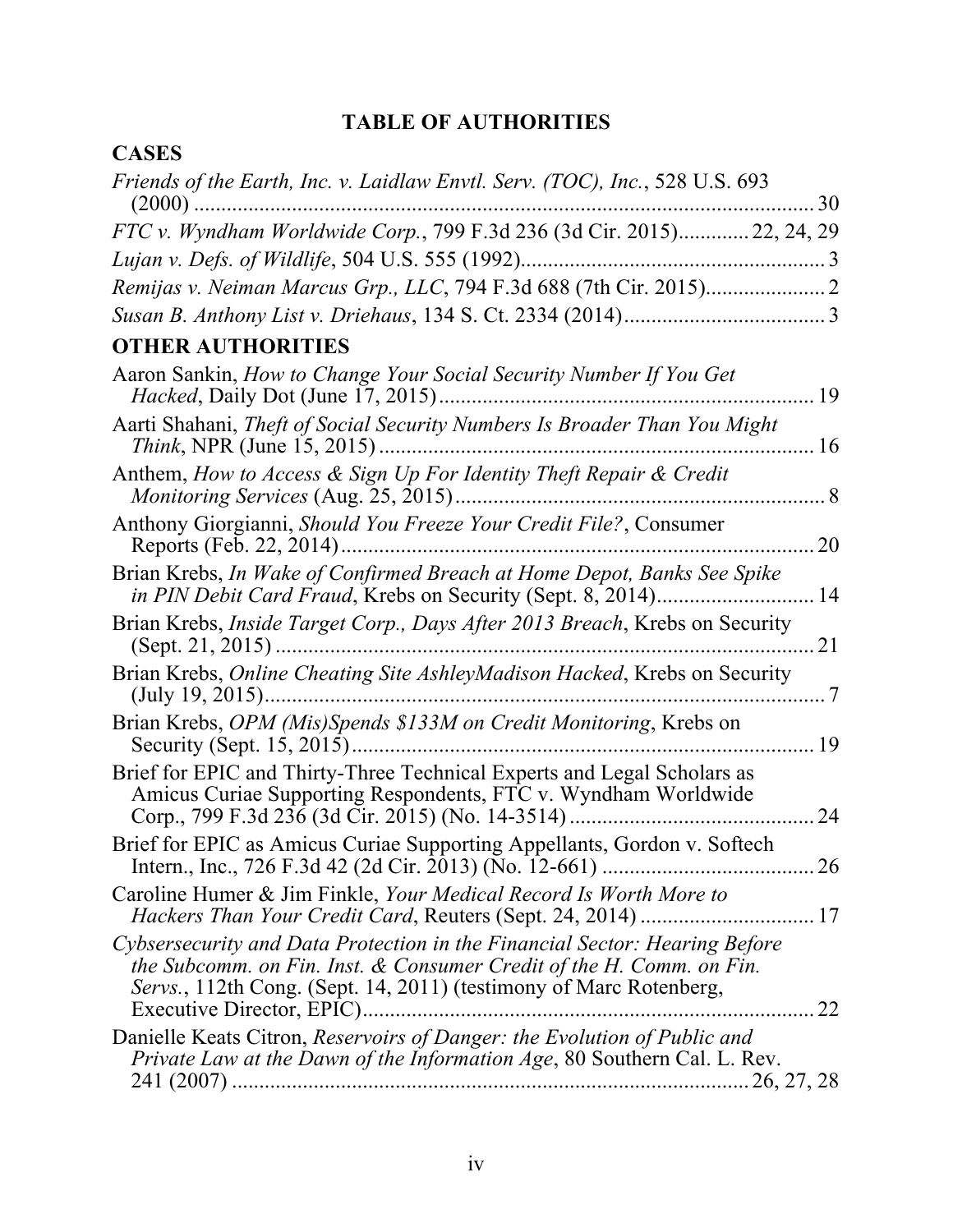| Def. Sci. Bd. Task Force on Comput. Sec., Security Controls for Computer<br>22                                                                       |
|------------------------------------------------------------------------------------------------------------------------------------------------------|
|                                                                                                                                                      |
|                                                                                                                                                      |
|                                                                                                                                                      |
| Erika Harrell, Ph.D., Bureau of Justice Statistics, NCJ 248991, Victims of                                                                           |
| Ernie Hayden, Data Breach Protection Requires New Barriers,<br>23                                                                                    |
| Excellus, Notice Of Cyberattack Affecting Excellus Bluecross Blueshield                                                                              |
|                                                                                                                                                      |
| FTC, Guide for Assisting Identity Theft Victims (Sept. 2013)  18, 19, 20                                                                             |
| Guido Calabresi, The Costs Of Accidents: A Legal And Economic Analysis<br>25, 26                                                                     |
| Harold Demsetz, When Does the Rule of Liability Matter?, 1 J. Legal. Stud.<br>26                                                                     |
| Home Depot, The Home Depot Reports Findings in Payment Data Breach<br>9                                                                              |
|                                                                                                                                                      |
|                                                                                                                                                      |
|                                                                                                                                                      |
|                                                                                                                                                      |
| Identity Theft Res. Ctr., Data Breach Reports (Dec. 31, 2015)  5, 6, 7, 8                                                                            |
|                                                                                                                                                      |
| Identity Theft Res. Ctr., ITRC Breach Statistics 2005 - 2015 (2016) 4                                                                                |
| Identity Theft Res. Ctr., The Limits of ID-Theft Protection and Credit<br><i>Monitoring</i> (Aug. 10, 2015)                                          |
| Jessica Silver-Greenberg, Matthew Goldstein, & Nicole Perlroth, JPMorgan<br>Chase Hacking Affects 76 Million Households, N.Y. Times (Oct. 2, 2014) 9 |
| Kim Zetter, Four Indicted in Massive JP Morgan Chase Hack, Wired (Nov.<br>9<br>$10, 2015$                                                            |
|                                                                                                                                                      |
| Laura Shin, Why Medical Identity Theft Is Rising and How to Protect<br><i>Yourself</i> , Forbes (May 29, 2015)                                       |
| Lillian Ablon, Martin C. Libicki, & Andrea A. Golayix, RAND Corp.,                                                                                   |
| Maggie McGrath, Target Data Breach Spilled Info On As Many As 70 Million                                                                             |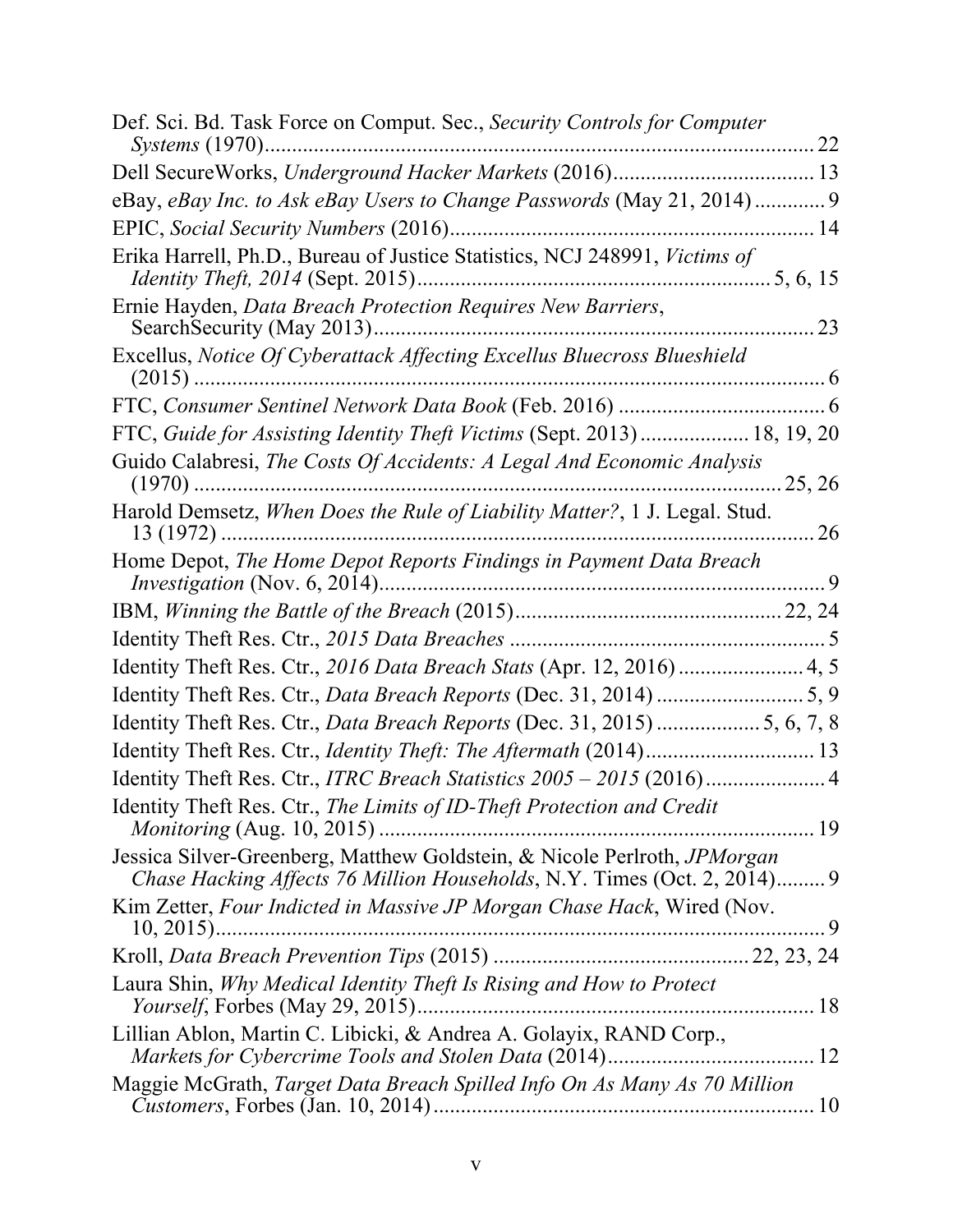| Memorandum for the Heads of Executive Departments and Agencies from<br>Clay Johnson III, Deputy Director of Management, Office of Mgmt. &                                           |            |
|-------------------------------------------------------------------------------------------------------------------------------------------------------------------------------------|------------|
|                                                                                                                                                                                     |            |
| Michael Riley et al., Missed Alarms and 40 Million Stolen Credit Card<br>Numbers: How Target Blew It, Bloomberg (Mar. 17, 2014)  10, 21                                             |            |
| Nancy Mann Jackson, <i>Identity Theft Insurance: How Does It Work and Will It</i>                                                                                                   | 28         |
|                                                                                                                                                                                     |            |
| Office of Pers. Mgmt., Office of the Inspector Gen., 4A-CI-00-15-011, Final<br><b>Audit Report: Federal Information Security Modernization Act Audit FY</b><br>2015 (Nov. 10, 2015) | 21         |
| Ponemon Inst., Fifth Annual Study on Medical Identity Theft (Feb. 2015) 17                                                                                                          |            |
| Premera BlueCross, About the Cyberattack (2016)                                                                                                                                     |            |
| Privacy Rights Clearinghouse, <i>Chronology of Data Breaches</i> (2016) 11                                                                                                          |            |
| Priya Anand, Is Identity-Theft Insurance a Waste of Money? MarketWatch                                                                                                              | 28         |
|                                                                                                                                                                                     |            |
| Richard Coase, The Problem of Social Cost, 3 J. Law & Econ. 1 (1960)  25                                                                                                            |            |
| Robin Sidel, Home Depot's 56 Million Card Breach Bigger Than Target's,<br>Wall. St. J. (Sept. 18, 2014)                                                                             | 9          |
| Ross Miller & Frank Bi, Here's Every Type of Data Exposed in the Ashley<br><i>Madison Hack</i> , Verge (Aug. 19, 2015)                                                              | $\sqrt{7}$ |
| Soc. Sec. Admin., Can I Change My Social Security Number? (Mar 11, 2016) 15                                                                                                         |            |
| Soc. Sec. Admin., Identity Theft and Your Social Security Number (Feb.<br>$2016)$                                                                                                   | 16         |
| Submitted Breach Notification Sample, The Whiting-Turner Contracting                                                                                                                | 11         |
|                                                                                                                                                                                     |            |
| T-Mobile, Frequently Asked Questions About the Experian Incident (Oct. 8,<br>$2015)$                                                                                                | . 6        |
| U.S. Gov't Accountability Office, GAO-14-34, Agency Responses to<br>Breaches of Personally Identifiable Information Need to Be More                                                 | 14         |
| U.S. Gov't Accountability Office, GAO-16-589T, IRS Needs to Further<br>Improve Controls Over Taxpayer Data and Continue to Combat Identity                                          | 18         |
| Understanding Consumer Attitudes About Privacy: Hearing Before the<br>Subcomm. on Commerce, Manufacturing, and Trade of the House Comm.                                             | 27         |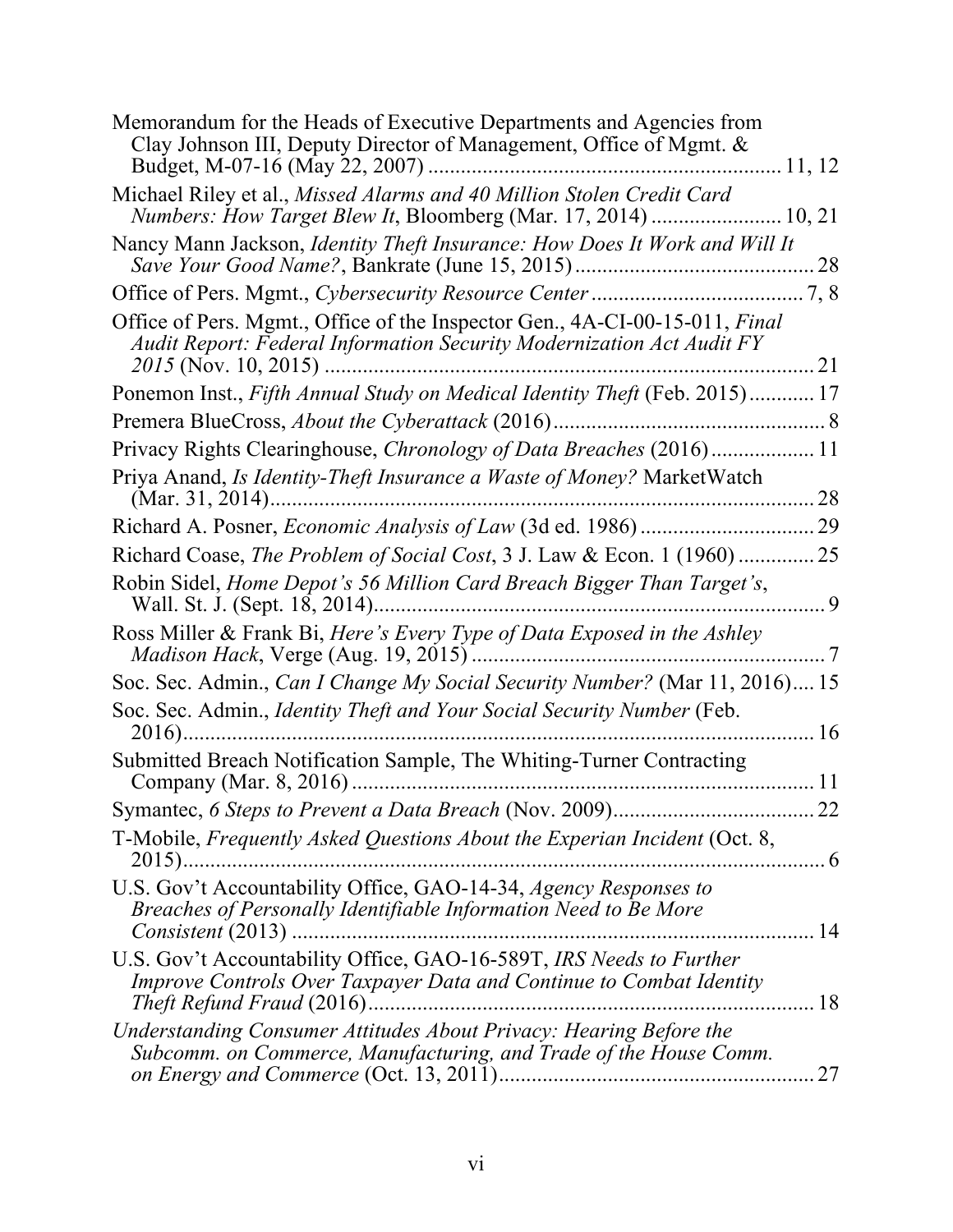| Verge Staff, The Ashley Madison Hack: Everything You Need To Know,                                                                            |    |
|-----------------------------------------------------------------------------------------------------------------------------------------------|----|
| Verizon, 2013 Data Breach Investigations Report (2013)  13, 21                                                                                |    |
| White House, Consumer Data Privacy in a Networked World: A Framework<br>for Protecting Privacy and Promoting Innovation in the Global Economy | 23 |
| White House, Fact Sheet: Safeguarding American Consumers & Families                                                                           | 29 |
| Worldwide Threat Assessment of the US Intelligence Community: Hearing                                                                         |    |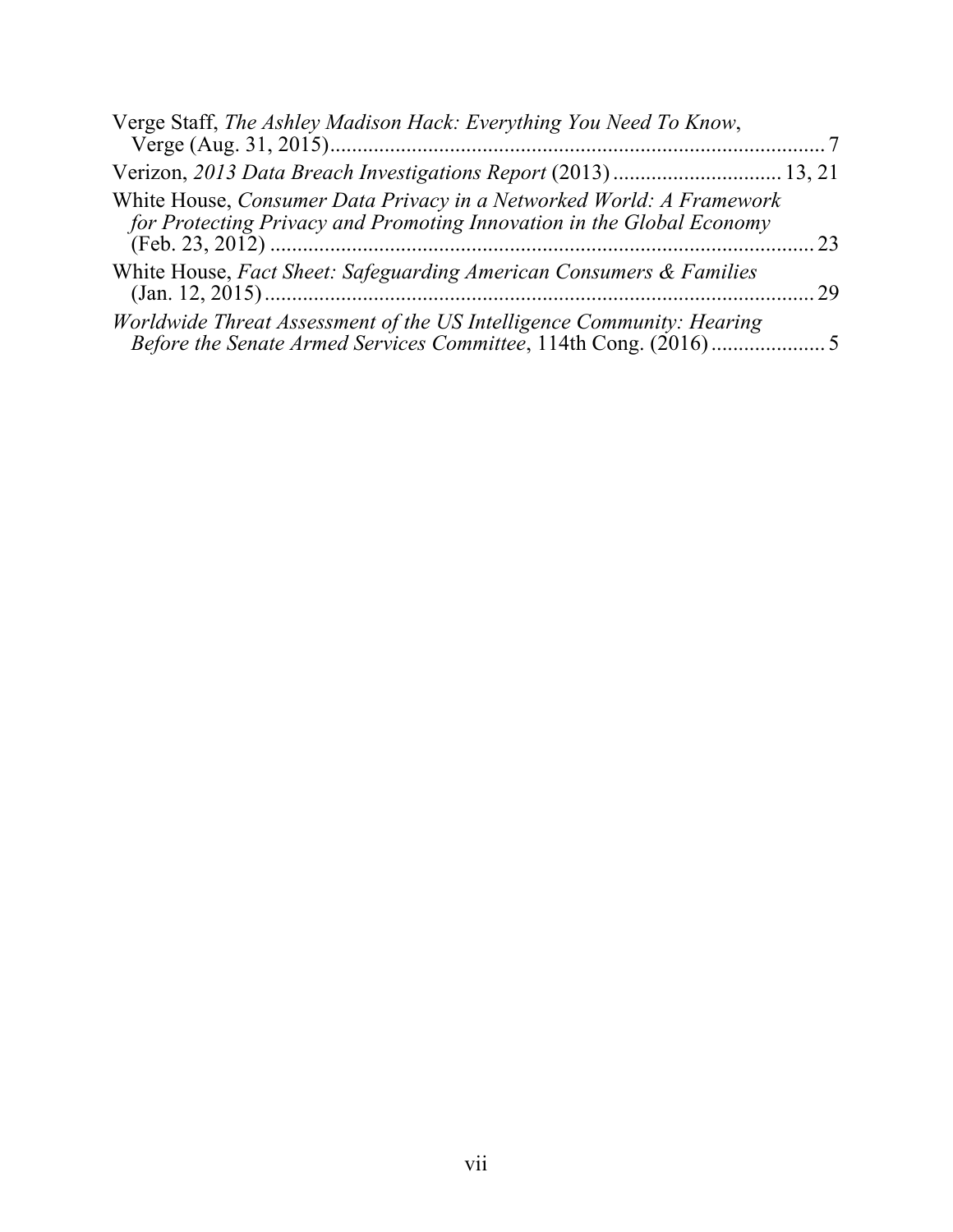#### **INTEREST OF THE AMICUS**

The Electronic Privacy Information Center ("EPIC") is a public interest research center in Washington, D.C., established in 1994 to focus public attention on emerging civil liberties issues and to protect privacy, the First Amendment, and other Constitutional values.<sup>1</sup> EPIC routinely participates as *amicus curiae* before federal and state courts in cases concerning consumer privacy rights. *See* Mot. for Leave to File Amicus Br.

#### **SUMMARY OF THE ARGUMENT**

America faces an epidemic of data breaches that has exposed millions of consumers to identity theft and financial fraud. Criminals trade in stolen Social Security Numbers ("SSNs"), credit card numbers, and personal information. In the face of this national threat, the Court should not deny individuals the right to seek remedies for the failure of companies to protect their sensitive personal information. Raising standing barriers to legitimate claims will only allow the continued escalation of identity theft in the United States.

When the Court addressed this issue five years ago in *Reilly v. Ceridian Corp.*, 664 F.3d 38 (3d Cir. 2011), the problem of identity theft was not well understood and the information on data breach not readily available. Since that time, the problems of identity theft and data breach have become a central concern of lawmakers and courts across the country. Courts have now recognized that

 $\overline{a}$ 

 $<sup>1</sup>$  In accordance with Rule 29, the undersigned states that no monetary</sup> contributions were made for the preparation or submission of this brief. This brief was not authored, in whole or in part, by counsel for a party.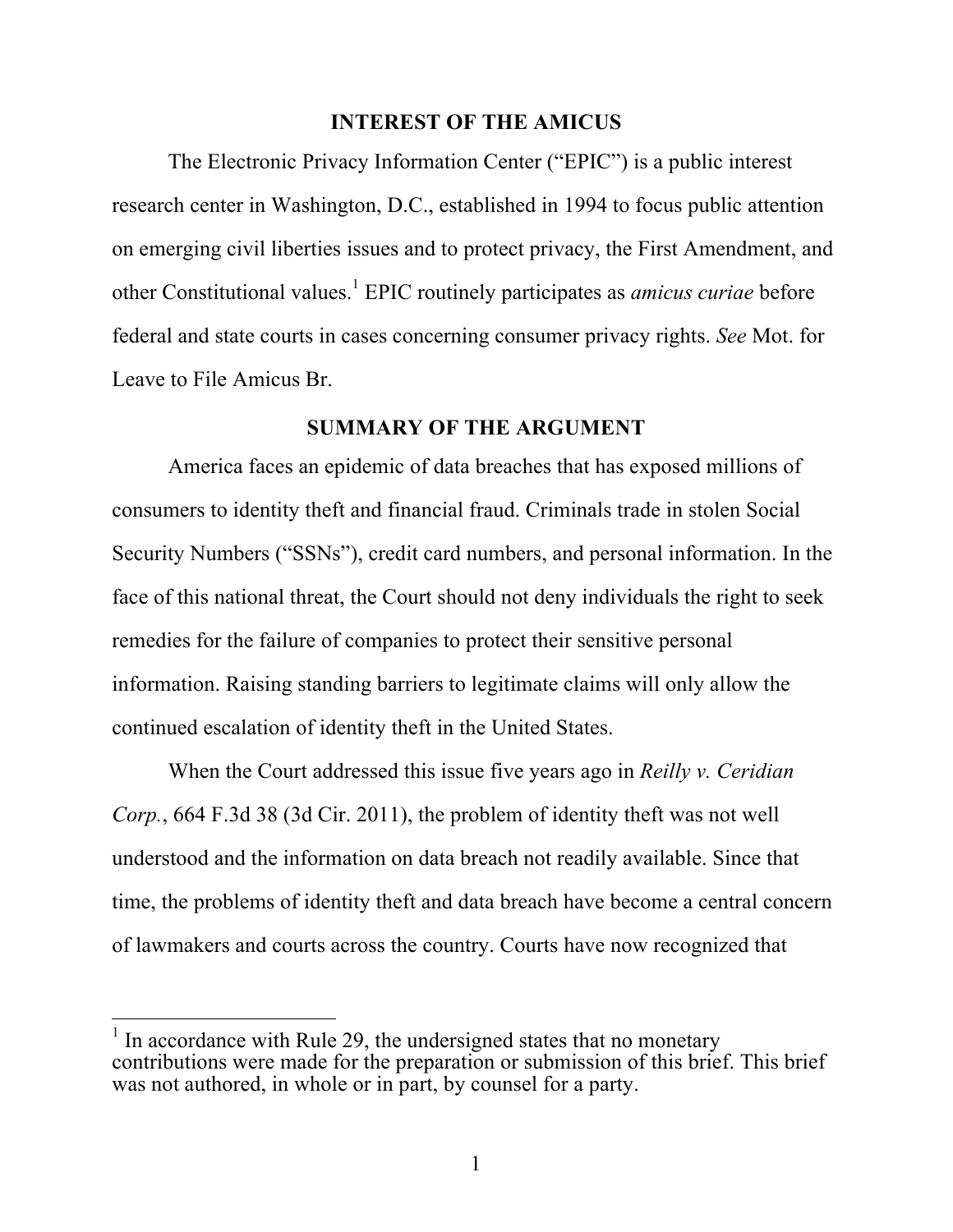individuals whose personal information was stolen need not prove damages before they get through the courthouse door. *See Remijas v. Neiman Marcus Grp., LLC*, 794 F.3d 688, 693–94 (7th Cir. 2015).

Given the understanding today of the scope of the problem, this Court should hold that a data breach is an "injury-in-fact" that gives rise to Article III standing. For the purposes of establishing standing, courts should not require that the downstream consequences—untangling a stolen identity, recovering unauthorized payments, or repairing damaged credit—have already occurred before a plaintiff can bring suit. The plaintiff may need to establish harm to recover damages, but that issue is separate from consideration of standing and Article III jurisdiction.

If the Court does not permit individuals whose personal information has been mishandled and obtained by criminals to pursue redress, the problems of data breach and identity theft will only get worse. Many data breaches are avoidable; companies that collect and store sensitive information are in the best position to take the reasonable measures necessary to protect the data. Shielding these companies, *who have chosen to collect and use personal information*, from liability will remove the incentives to adopt necessary data security measures.

#### **ARGUMENT**

The lower court in this case has misconstrued the Supreme Court's standing doctrine in order to deny plaintiffs the opportunity to seek remedies for a data breach even where they allege that (1) their data was improperly accessed and (2) their legally protected interest was invaded. The law demands no further proof at

2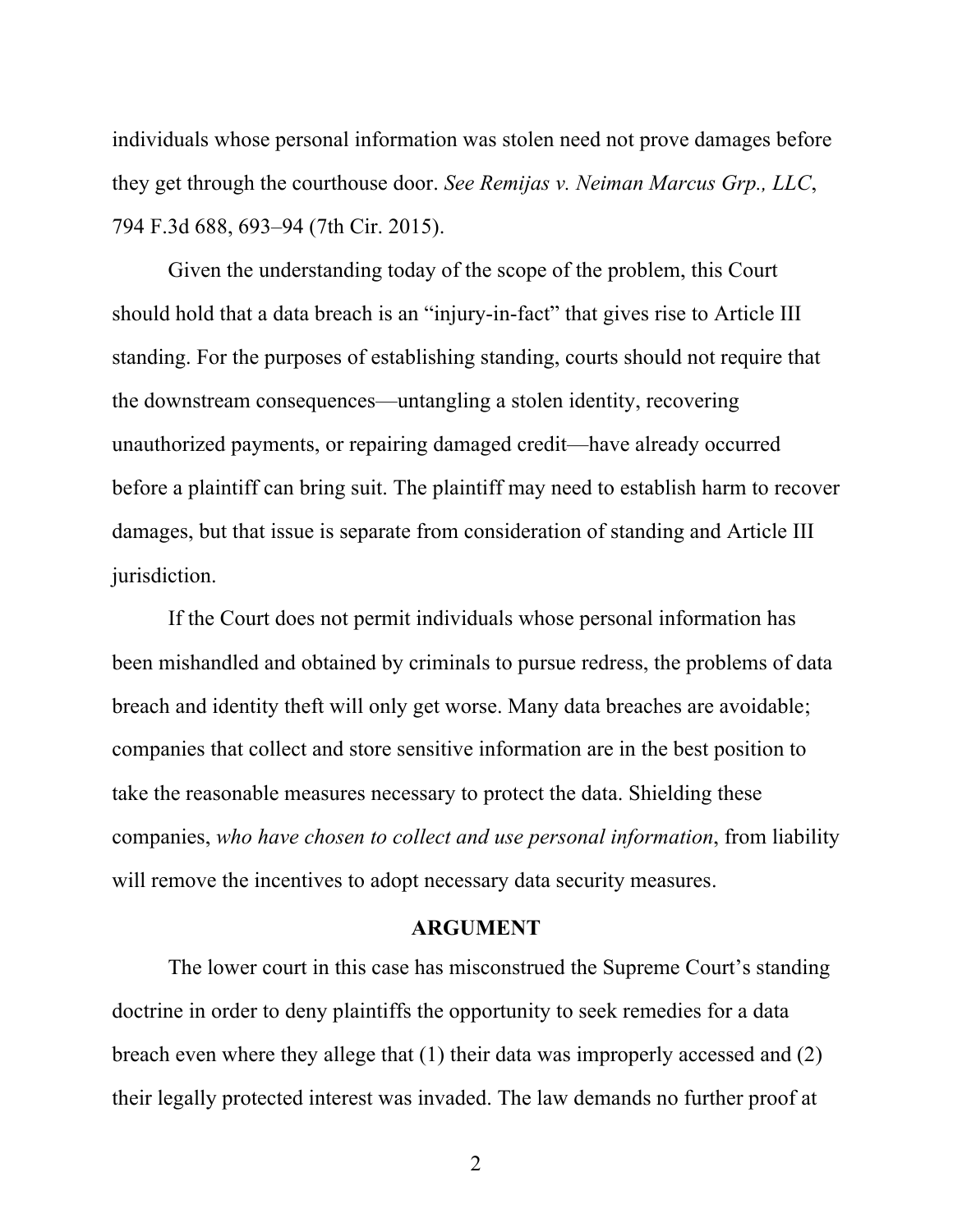the pleading stage from a plaintiff who has established an actual, concrete invasion of their interests. Speculation as to the future consequences need not be considered at this stage, nor is it appropriate for the court to consider how "burdensome" potential liability might be to future defendants. Mem. Op. 19.

The doctrine of standing "gives meaning to [the] constitutional limits" imposed by the Article III, which "limits the jurisdiction of federal courts to 'Cases' and 'Controversies.'" *Susan B. Anthony List v. Driehaus*, 134 S. Ct. 2334, 2341 (2014). This doctrine is "built on separation-of-powers principles" and requires that a plaintiff show an "injury in fact" to ensure that she "has a 'personal stake in the outcome of the controversy.'" *Id*. An injury-in-fact is "an invasion of a legally protected interest which is (a) concrete and particularized and (b) actual or imminent, not conjectural or hypothetical." *Lujan v. Defs. of Wildlife*, 504 U.S. 555, 560 (1992). Where a plaintiff sues to prevent a future injury, an allegation "may suffice if the threatened injury is 'certainly impending,' or there is a 'substantial risk' that the harm will occur." *Susan B. Anthony*, 134 S. Ct. at 2341.

In data breach cases, the legal injury is the very fact—undisputed in this and other data breach cases—that third parties stole plaintiffs' sensitive personal information, a violation of their legally protected interest.<sup>2</sup> Whether defendants are liable for the downstream consequences caused by that breach, and how those consequences should be quantified, are simply irrelevant to the standing analysis.

<sup>2</sup> For example, Plaintiffs in *Storm* allege negligence, breach of contract, and violation of Pennsylvania's Unfair Trade Practices and Consumer Protection Law.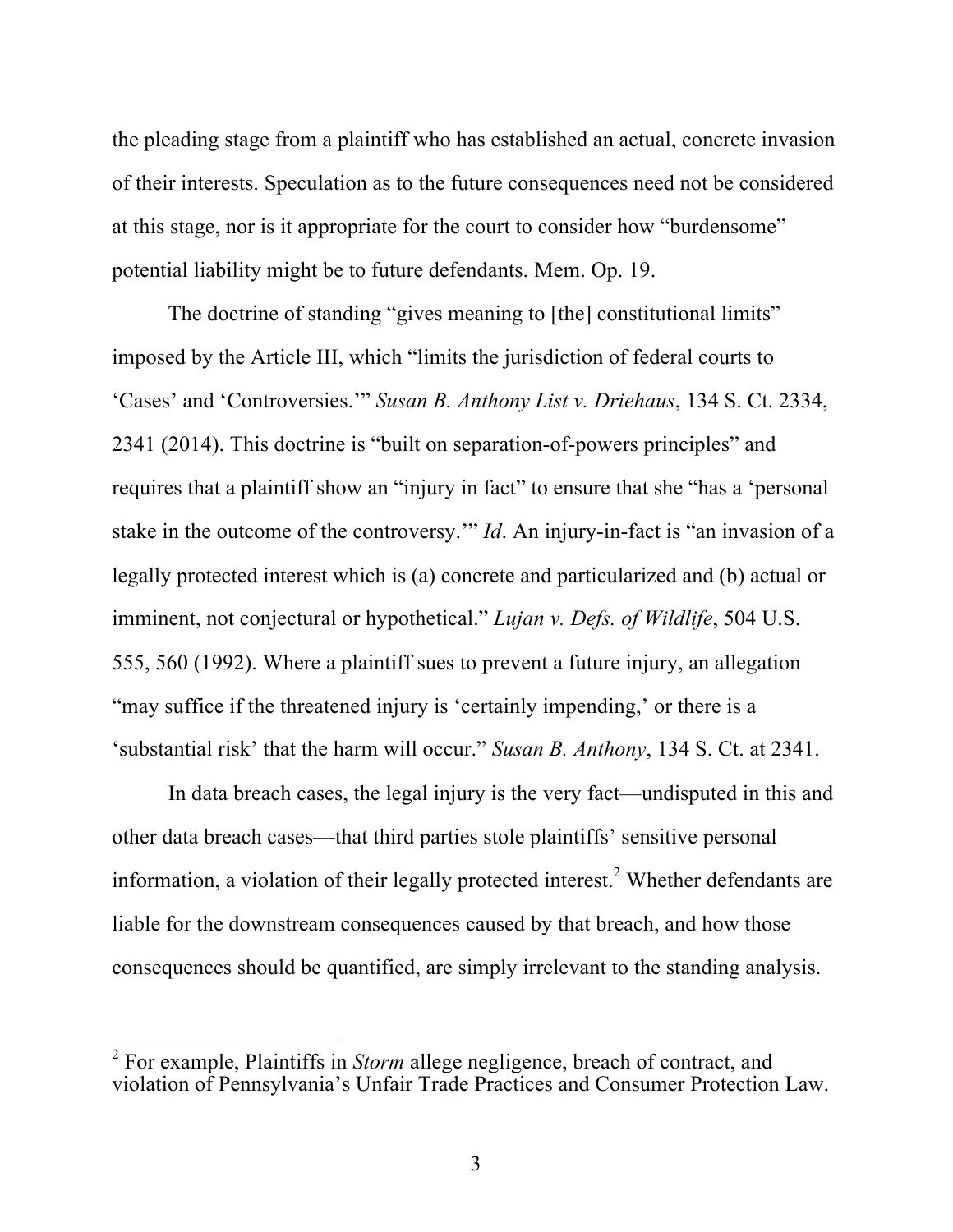The risk consumers face today is simply too great for courts to create unnecessary barriers to hold companies accountable for lax security practices. This Court could not have known when it issued its decision in *Reilly* that data breaches and identity theft would be one of the leading sources of harm to American consumers within five years. But the problem can no longer be ignored, and companies that collect personal information must be accountable if they fail to adopt reasonable data protection measures.

#### **I. Data breaches expose American consumers to unprecedented threats of identity theft and fraud.**

#### **A. Americans have suffered an epidemic of data breaches since the**  *Reilly* **decision.**

Since this Court decided *Reilly* in 2011, there have been nearly 2,900 publically reported data breaches<sup>3</sup> in the United States. Identity Theft Res. Ctr., *2016 Data Breach Stats* 9 (Apr. 12, 2016)4 (detailing 247 breaches in 2016 as of April 12); Identity Theft Res. Ctr., *ITRC Breach Statistics 2005 – 2015*, at 1  $(2016)^5$  (detailing 471 breaches in 2012, 614 in 2013, 783 in 2014, and 781 in 2015). In 2015 alone there were 781 breaches, of which 38% were caused by hacking, 15% by employee error or negligence, 14% by accidental email or

 $\overline{\phantom{a}}$  $3$  A data breach is "as an incident in which an individual name plus a Social Security number, driver's license number, medical record or financial record (credit/debit cards included) is potentially put at risk because of exposure." Identity Theft Resource Center, *Data Breaches*, http://www.idtheftcenter.org/id-theft/databreaches.html (last visited Apr. 12, 2016).<br>
<sup>4</sup> http://www.idtheftcenter.org/images/breach/ITRCBreachStatsReport2016.pdf.

 $5$  http://www.idtheftcenter.org/images/breach/2005to2015multiyear.pdf (last visited Apr. 12, 2016).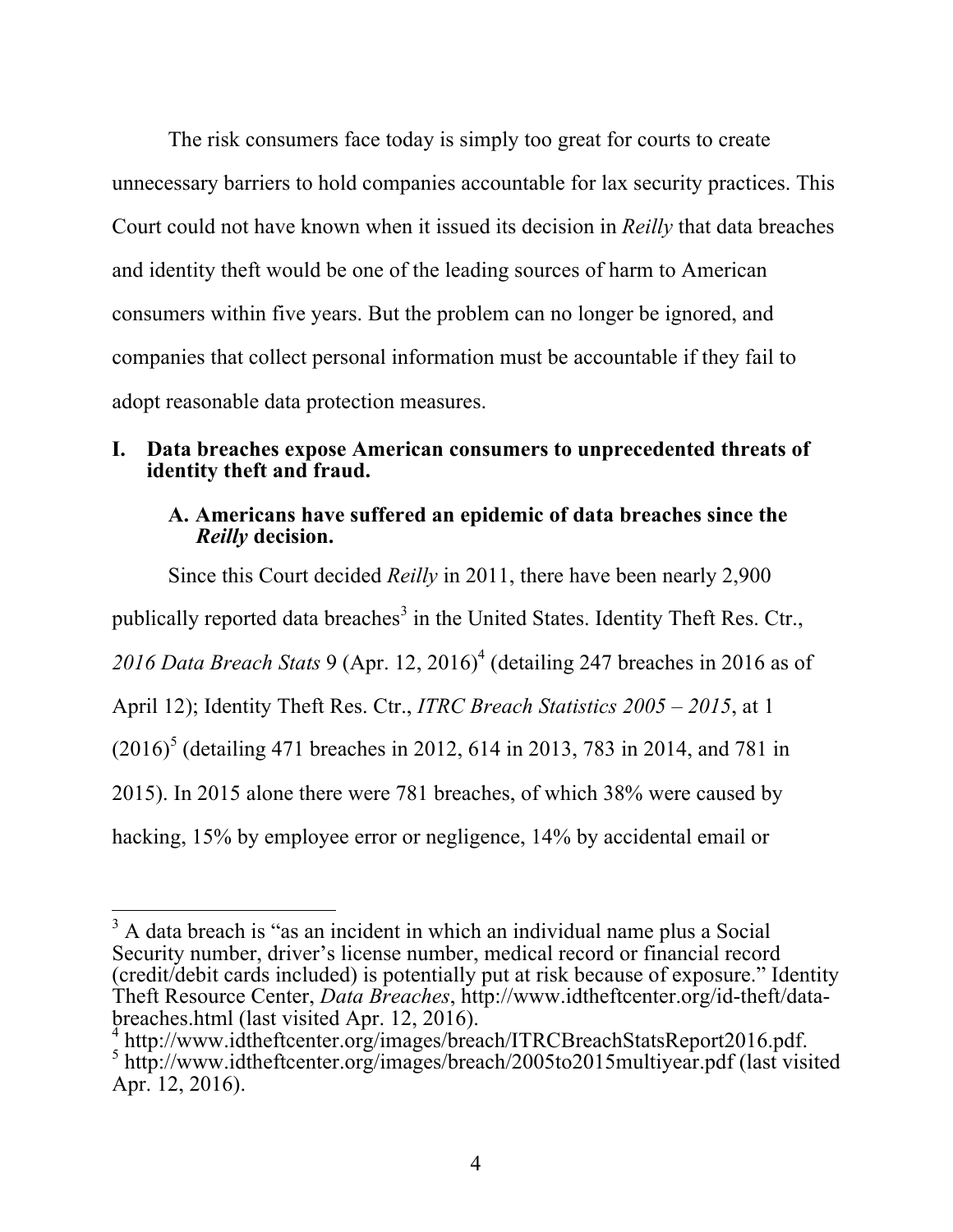internet exposure, 11% by insider theft, and 11% by physical theft. Identity Theft Res. Ctr., *2015 Data Breaches*. <sup>6</sup> Data breaches since 2014 have exposed at least 266 million records containing personally identifiable information. *2016 Data Breach Stats*, *supra* (at least 11,270,651 records exposed in 2016 as of April 12); Identity Theft Res. Ctr., *Data Breach Reports* 4 (Dec. 31, 2015)<sup>7</sup> [hereinafter ITRC] 2015 Report] (at least 169,068,506 records exposed in 2015); Identity Theft Res. Ctr., *Data Breach Reports* 4 (Dec. 31, 2014)8 [hereinafter ITRC 2014 Report] (at least 85,611,528 records exposed in 2014).

Data breaches are so dangerous that the U.S. Director of National Intelligence has repeatedly ranked cybercrime as a top global threat. *E.g.*, *Worldwide Threat Assessment of the US Intelligence Community: Hearing Before the Senate Armed Services Committee*, 114th Cong. 1 (2016) (statement of James R. Clapper, Director of National Intelligence).<sup>9</sup> According to the most recent report by the Department of Justice, more than seventeen million Americans were the victims of identity theft in 2014. *See* Erika Harrell, Ph.D., Bureau of Justice Statistics, *Victims of Identity Theft, 2014*, at 1 (Sept. 2015) [hereinafter *Victims of Identity Theft 2014*].<sup>10</sup> That year, identity theft cost American consumers more than

<sup>6</sup> http://www.idtheftcenter.org/ITRC-Surveys-Studies/2015databreaches.html (last visited Apr. 12, 2016). An additional nine percent were caused by a subcontrator or third party, and 7.3 percent by data on the move. *Id*.<br><sup>7</sup> http://www.idtheftcenter.org/images/breach/DataBreachReports 2015.pdf.

<sup>8</sup> http://www.idtheftcenter.org/images/breach/DataBreachReports\_2014.pdf.<br>
9 http://www.dni.gov/files/documents/SASC\_Unclassified\_2016\_ATA\_SFR

FINAL.pdf.

 $10$  http://www.bjs.gov/content/pub/pdf/vit14.pdf.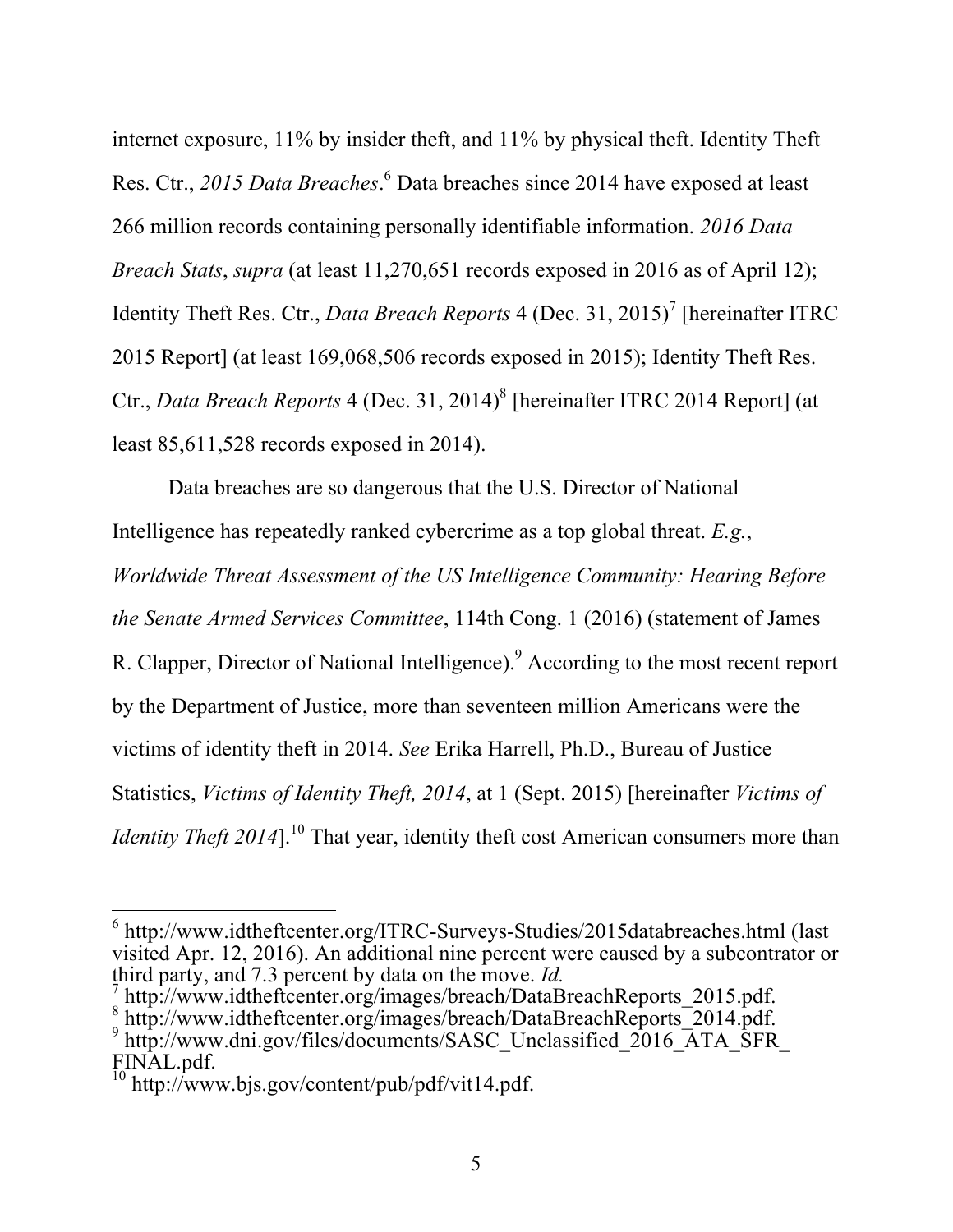fifteen billion dollars. *Id*. at 7 (outpacing fourteen billion in losses from burglary, automobile theft, and theft). In 2015, the Federal Trade Commission ("FTC") received nearly half a million identity theft complaints from American consumers, a 47% increase from 2014. *See* FTC, *Consumer Sentinel Network Data Book* 5 (Feb. 2016).<sup>11</sup>

Some of the most serious data breaches of the past five years include:

- *T-Mobile/Experian (2015)*. In October 2015, T-Mobile announced a breach of data housed on an Experian server. T-Mobile, *Frequently Asked Questions About the Experian Incident* (Oct. 8, 2015); 12 *see* ITRC 2015 Report, *supra*, at 45. The hackers stole names, addresses, SSNs, birthdates, identification numbers (e.g., driver's license, military ID, or passport number), and other information for 15 million customers. T-Mobile, *supra*; ITRC 2015 Report, *supra*, at 45.
- *Excellus BlueCross BlueShield / Lifetime Healthcare (2015)*. In September 2015, a health insurer announced that an attack had exposed names, birthdates, SSNs, mailing addresses, telephone numbers, member ID numbers, financial account information, and claim information. Excellus, *Notice Of Cyberattack Affecting Excellus Bluecross Blueshield* (2015); 13 ITRC 2015 Report, *supra*, at 52–53.

 $\overline{a}$ <sup>11</sup> https://www.ftc.gov/system/files/documents/reports/consumer-sentinel-network-<br>data-book-january-december-2015/160229csn-2015databook.pdf.

 $\frac{12}{12}$  https://www.t-mobile.com/landing/experian-data-breach-faq.html.<br><sup>13</sup> http://www.excellusfacts.com/.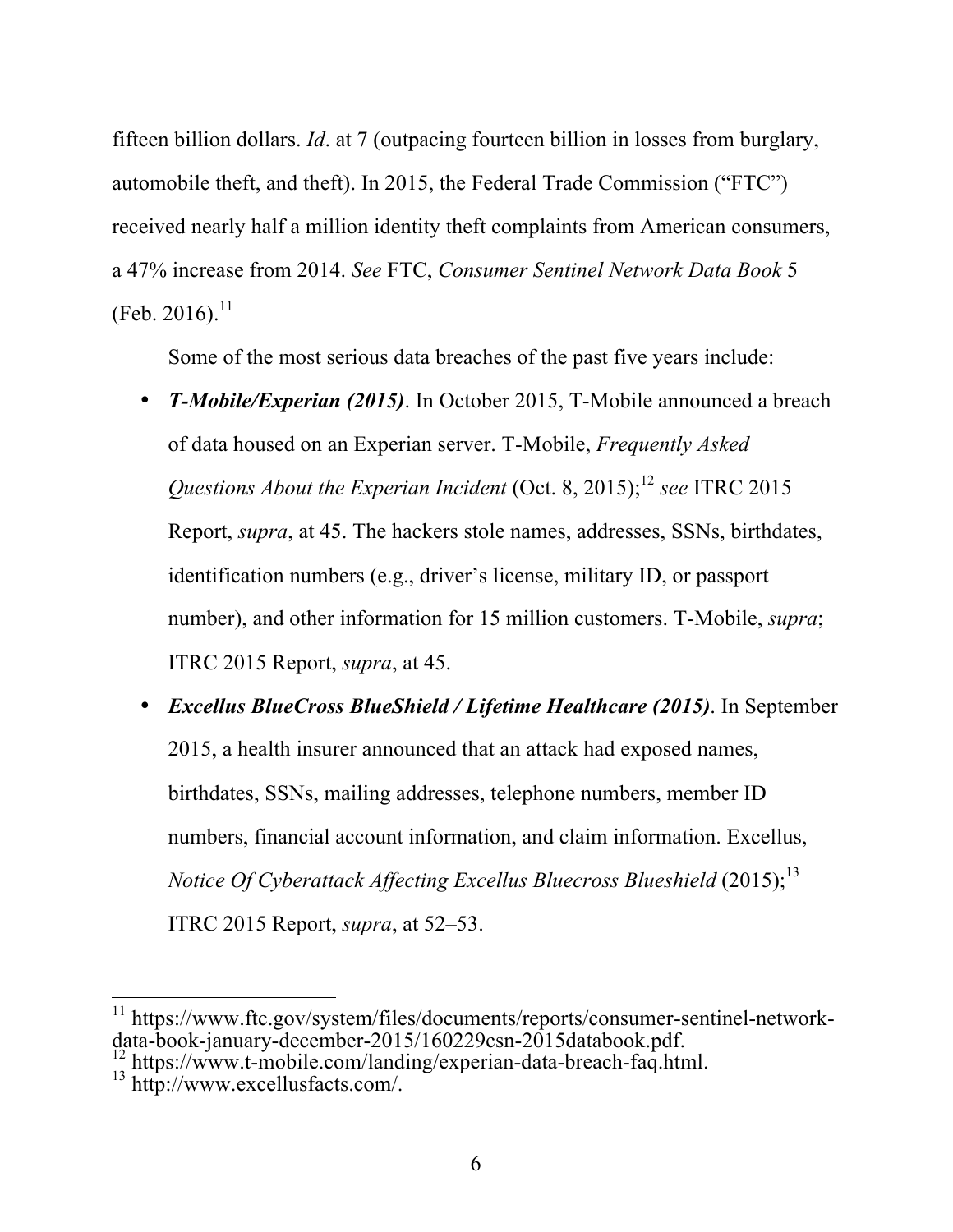- *Ashley Madison (2015)*. In July 2015, hackers stole billing records and account information from an adult social network catering to unfaithful spouses. Brian Krebs, *Online Cheating Site AshleyMadison Hacked*, Krebs on Security (July 19, 2015); 14 *see* Verge Staff, *The Ashley Madison Hack: Everything You Need To Know*, Verge (Aug. 31, 2015). <sup>15</sup> The hackers later made these private details publicly available, exposing the names, relationship status, address, phone numbers, birthdates, and personal attributes of some 36 million users, along with 9.6 million billing records from the users who paid to keep their accounts private. Ross Miller & Frank Bi, *Here's Every Type of Data Exposed in the Ashley Madison Hack*, Verge (Aug. 19, 2015).<sup>16</sup>
- *Office of Personnel Management (2015)*. In June 2015, the U.S. Office of Personnel Management ("OPM") announced that it had suffered two attacks. Office of Pers. Mgmt., *Cybersecurity Resource Center*; 17 *see* ITRC 2015 Report, *supra*, at 91, 98–99. One attack resulted in the theft of background investigation reports for current, former, and prospective federal government employees, including the SSNs of 21.5 million individuals and 5.6 million fingerprints. OPM, *supra*; ITRC 2015 Report, *supra*, at 91. Earlier that year,

 $\overline{a}$ <sup>14</sup> http://krebsonsecurity.com/2015/07/online-cheating-site-ashleymadison-hacked/. <sup>15</sup> http://www.theverge.com/2015/8/19/9178965/ashley-madison-hacked-news-<br>data-names-list.

<sup>&</sup>lt;sup>16</sup> http://www.theverge.com/2015/8/19/9179037/ashley-madison-data-hack-name-<br>address-phone-birthday/in/8943006.

https://www.opm.gov/cybersecurity/cybersecurity-incidents/ (last visited Apr. 12, 2016).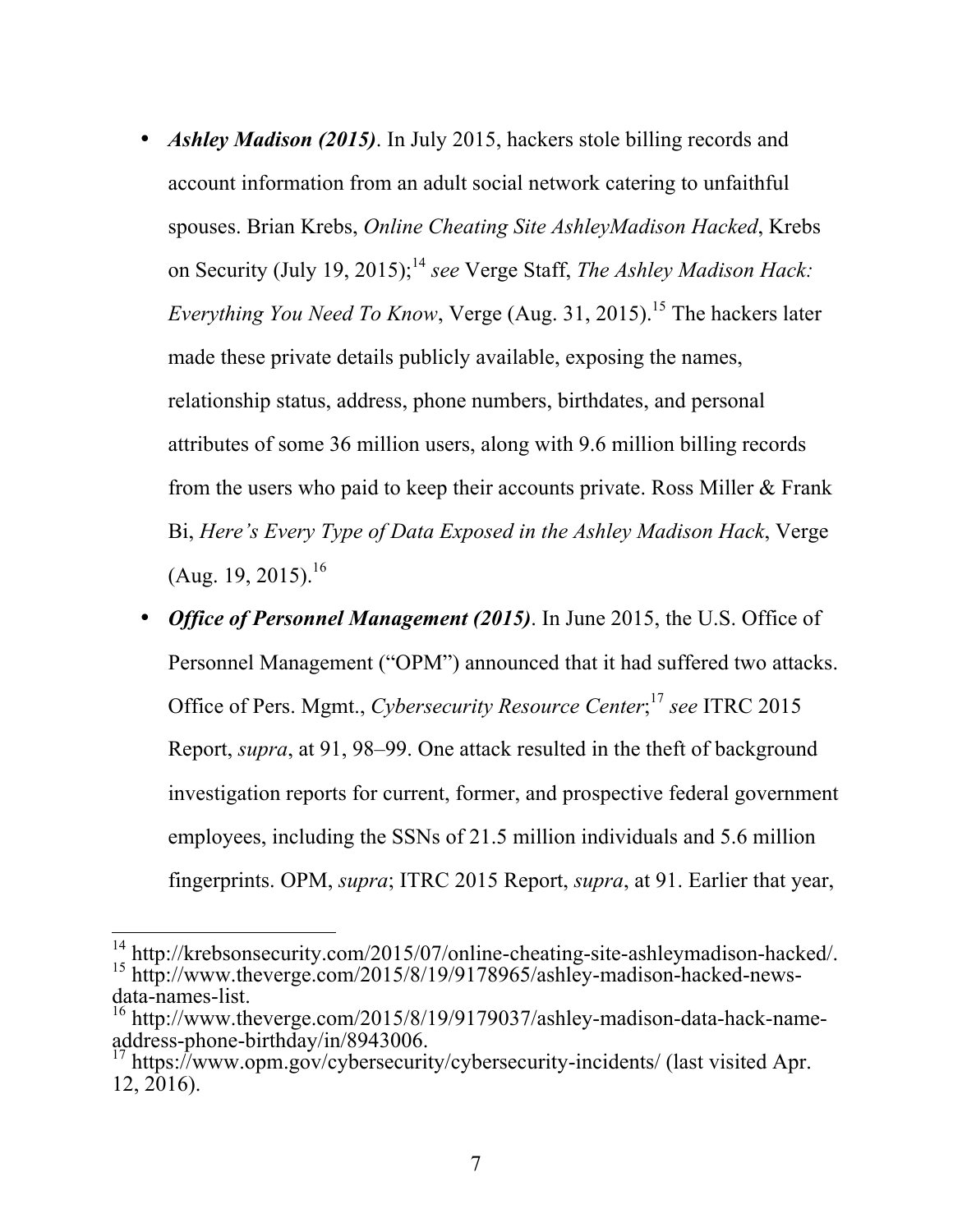attackers stole the personnel data of 4.2 million current and former federal government employees, including full names, birth dates, home addresses, and SSNs. OPM, *supra*; ITRC 2015 Report, *supra*, at 98–99.

- *Premera BlueCross (2015)*. In March 2015, health insurance provider Premera announced that hackers gained accessed to names, birthdates, addresses, telephone numbers, SSNs, member ID numbers, bank account information, and claim information of 11 million customers. Premera BlueCross, *About the Cyberattack* (2016); <sup>18</sup> ITRC 2015 Report, *supra*, at 136–37. The hackers also gained access to private health information. Premera, *supra*.
- *Anthem (2015)*. In February 2015, health insurance giant Anthem announced that a breach exposed the names, birthdates, SSNs, health care ID numbers, home addresses, email addresses, and employment information for 78.8 million people. ITRC 2015 Report, *supra*, at 152; Anthem, *How to Access & Sign Up For Identity Theft Repair & Credit Monitoring Services*  $(Aug. 25, 2015).^{19}$
- *JPMorgan Chase (2014)*. In October 2014, JPMorgan Chase disclosed that a breach had "compromised the accounts of 76 million households and seven million small businesses," gaining names, addresses, phone numbers, and emails. Jessica Silver-Greenberg, Matthew Goldstein, & Nicole Perlroth,

 $\overline{a}$ 

<sup>&</sup>lt;sup>18</sup> https://www.premera.com/wa/visitor/about-the-cyberattack/.<br><sup>19</sup> https://www.anthemfacts.com/.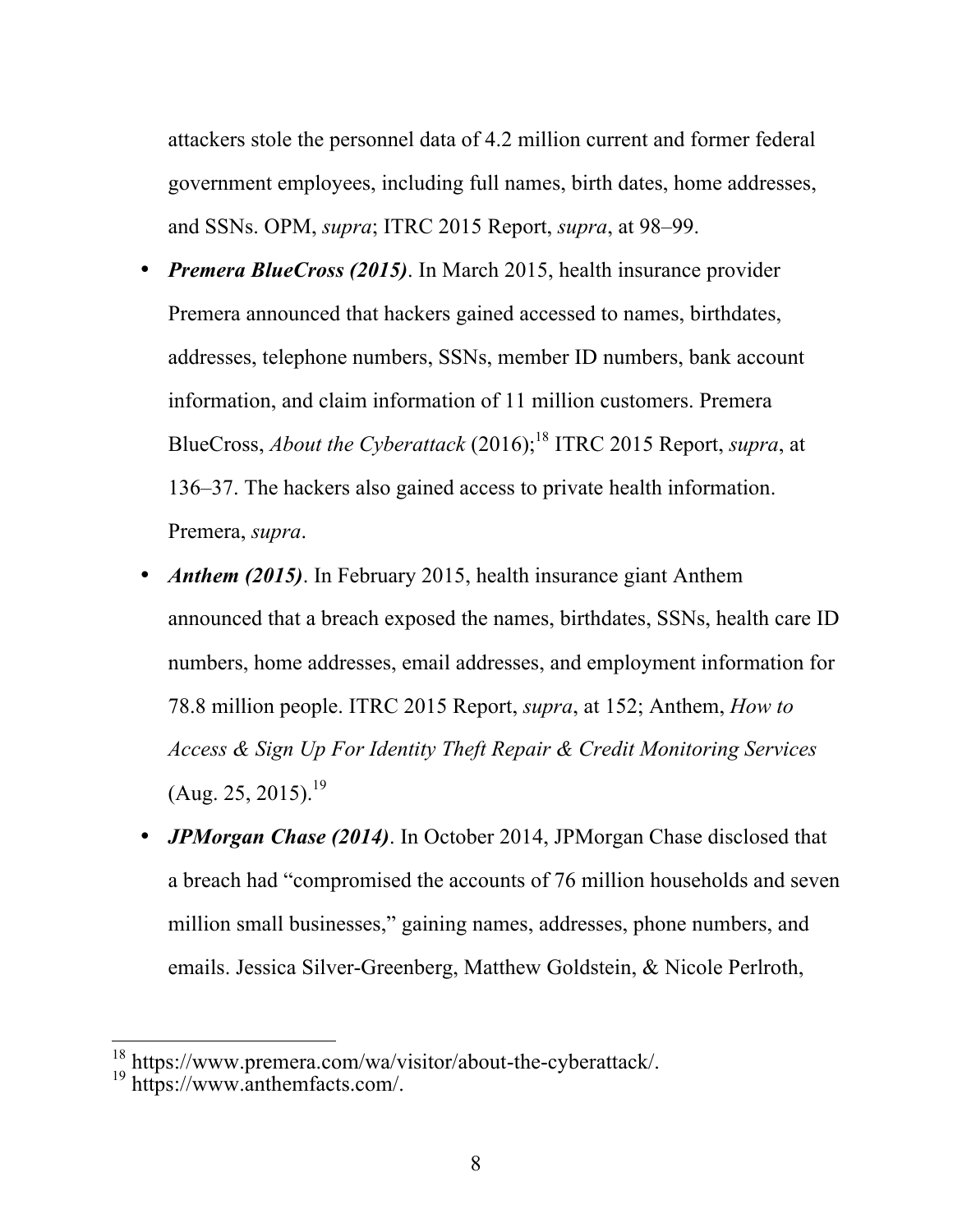*JPMorgan Chase Hacking Affects 76 Million Households*, N.Y. Times (Oct.  $2, 2014$ .<sup>20</sup> Federal authorities ultimately indicted four men for the hack, along with attacks on other financial institutions that disclosed the personal information of more than 100 million individuals. Kim Zetter, *Four Indicted in Massive JP Morgan Chase Hack*, Wired (Nov. 10, 2015). 21

- *Home Depot (2014)*. In September 2014, Home Depot announced that a five-month attack on its payment terminals compromised 56 million credit and debit cards and 53 million email addresses. ITRC 2014 Report, *supra*, at 57; Home Depot, *The Home Depot Reports Findings in Payment Data Breach Investigation* 1 (Nov. 6, 2014); <sup>22</sup> Robin Sidel, *Home Depot's 56 Million Card Breach Bigger Than Target's*, Wall. St. J. (Sept. 18, 2014). 23
- *eBay (2014)*. In May 2014, eBay announced that a breach had compromised a database containing names, encrypted passwords, email addresses, physical addresses, phone numbers, and birthdates for its 145 million users. ITRC 2014 Report, *supra*, at 103; eBay, *eBay Inc. to Ask eBay Users to Change Passwords* (May 21, 2014). 24

 $^{20}$  http://dealbook.nytimes.com/2014/10/02/jpmorgan-discovers-further-cyber- $\frac{1}{21}$  security-issues/.

<sup>21</sup> http://www.wired.com/2015/11/four-indicted-in-massive-jp-morgan-chase- $\frac{\text{hack}}{22}$  https

<sup>22</sup> https://corporate.homedepot.com/MediaCenter/Documents/Press%20 Release.pdf.

http://www.wsj.com/articles/home-depot-breach-bigger-than-targets-1411073571.

<sup>&</sup>lt;sup>24</sup> https://investors.ebayinc.com/releasedetail.cfm?releaseid=849396.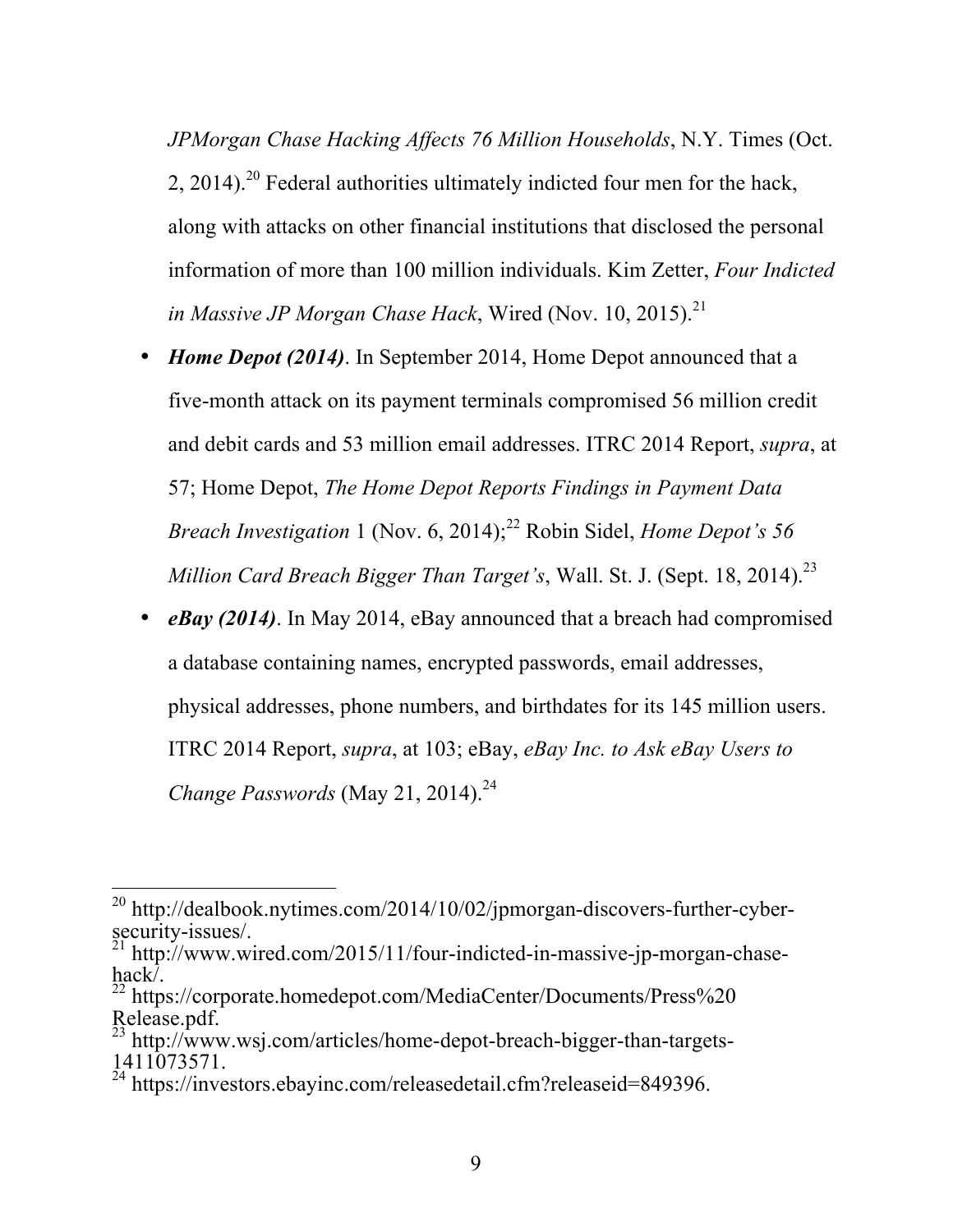• *Target (2013)*. In November 2013, cybercriminals installed malware on Target's security and payment systems "designed to steal every credit card used at the company's 1,797 U.S. stores." Michael Riley et al., *Missed Alarms and 40 Million Stolen Credit Card Numbers: How Target Blew It*, Bloomberg (Mar. 17, 2014).<sup>25</sup> The hackers stole 40 million credit and debit card numbers, and personal information (names, addresses, phone numbers, and email addresses) of 70 million customers. Maggie McGrath, *Target Data Breach Spilled Info On As Many As 70 Million Customers*, Forbes  $(Jan. 10, 2014).^{26}$ 

#### **B. The most severe data breaches involve the disclosure of Social Security Numbers and financial information, which creates a serious risk of fraud and identity theft.**

Not all data breaches are created equal. Some breaches are the result of highly sophisticated attacks carried out by anonymous hackers, while others involve physical theft of computers or storage devices containing sensitive records. In some cases the data breached includes highly sensitive information—like SSNs and financial accounts—but other cases involve more generic data that might only be revealing in a specific context. The severity of a data breach will depend on these and other factors. *See* Memorandum for the Heads of Executive Departments

 $\overline{a}$ 

<sup>&</sup>lt;sup>25</sup> http://www.bloomberg.com/news/articles/2014-03-13/target-missed-warningsin-epic-hack-of-credit-card-data.

<sup>&</sup>lt;sup>26</sup> http://www.forbes.com/sites/maggiemcgrath/2014/01/10/target-data-breachspilled-info-on-as-many-as-70-million-customers/#40c74dec6bd1.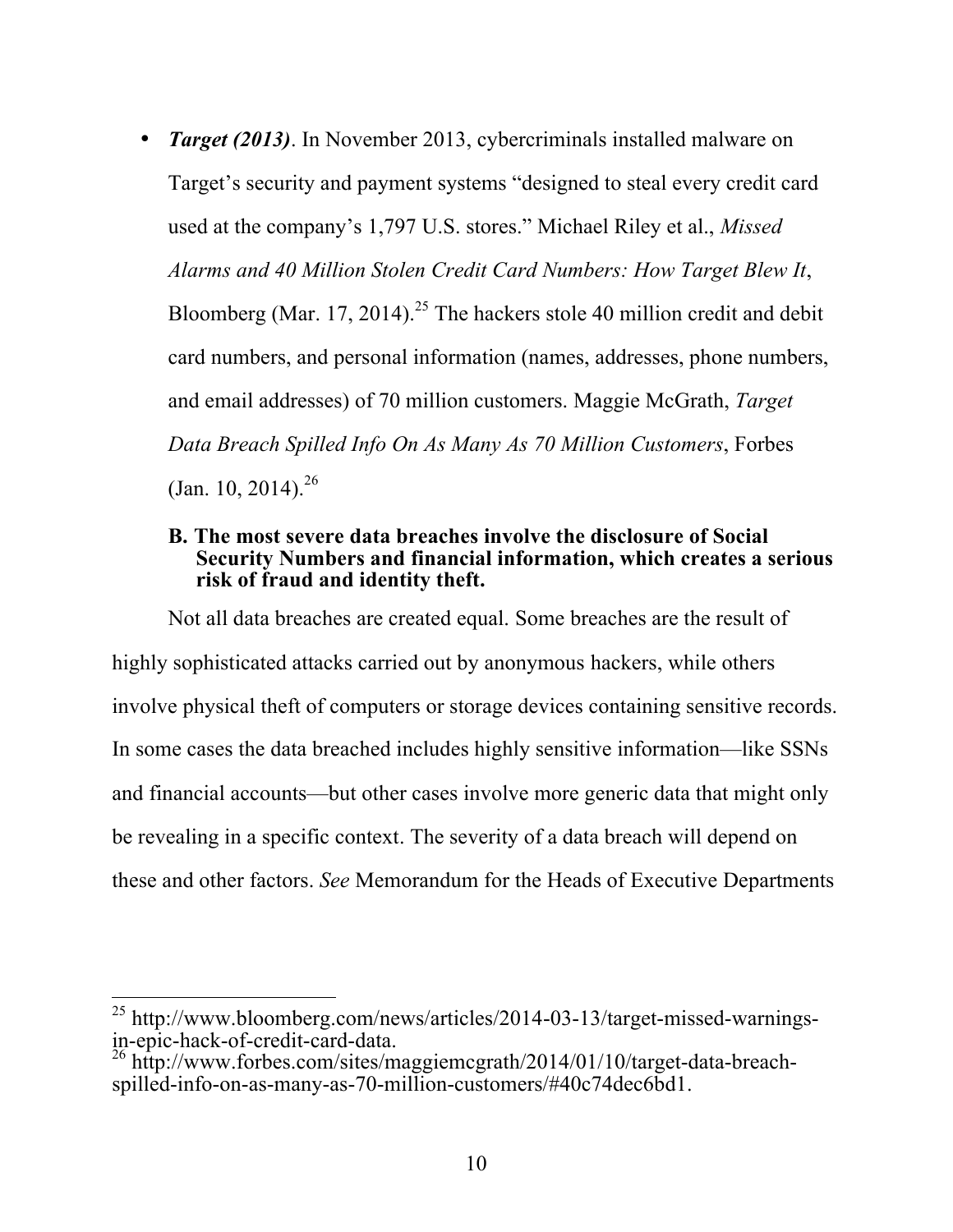and Agencies from Clay Johnson III, Deputy Director of Management, Office of Mgmt. & Budget, M-07-16, at 14–15 (May 22, 2007) [hereinafter OMB Memo].<sup>27</sup>

Data breaches typically fall into one of three categories: (1) physical theft or misappropriation of devices that contain sensitive data; (2) unauthorized access by an employee or contractor; and (3) intrusion by a remote, and likely unknown, hacker. In each of those categories, the degree of intentionality and level of exposure of the data can vary significantly. A review of recent data breaches cataloged by the Privacy Rights Clearinghouse provides several useful examples of these different types. *See* Privacy Rights Clearinghouse, *Chronology of Data Breaches* (2016). 28

One of the most severe types of breaches occurs when a hacker remotely downloads sensitive files, as opposed to other more limited or temporary exposure of sensitive information. When malicious hackers gain remote access to SSNs, it poses a grave threat to the victims whose data is compromised. For example, a Maryland contractor recently notified its employees of a breach of their payroll data. *See* Submitted Breach Notification Sample, The Whiting-Turner Contracting Company (Mar. 8, 2016).<sup>29</sup> This breach resulted in the exposure of the name, date of birth, and SSNs of employees and their children. *Id*. The company also received reports that fraudulent taxes were filed in employees' names. *Id*. As in most cases

<sup>&</sup>lt;sup>27</sup> https://www.whitehouse.gov/sites/default/files/omb/memoranda/fy2007/m07-16.pdf.

 $^{28}$ https://www.privacyrights.org/data-breach.

<sup>29</sup> http://oag.ca.gov/system/files/Whiting%20Turner%20Contracting%20NOTICE %20only%20CA%20Regulator%20Notice%20Exhibits\_0\_1.pdf.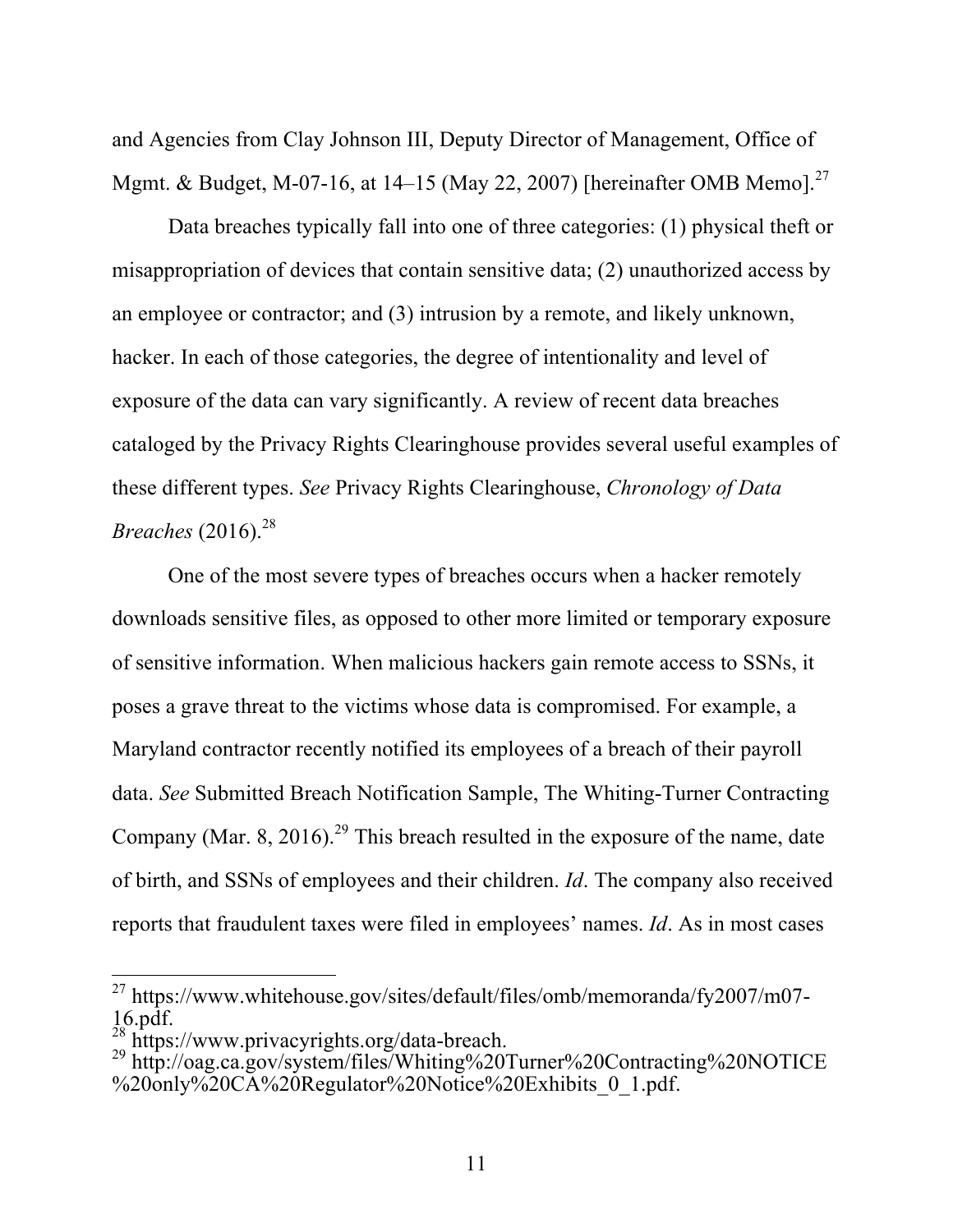where malicious hackers are able to gain access to sensitive personal information, the employees are now at serious risk of identity theft and fraud.

The Office of Management and Budget ("OMB") has identified five factors that should be considered when assessing the severity of a data breach: (1) the nature of the data breached; (2) the number of individuals affected; (3) the likelihood that the information is "accessible and usable"; (4) the likelihood that the breach may lead to harm (both how broad the scope of the harm and how likely it is to occur); and (5) the ability to mitigate the risk of harm. *See* OMB Memo, *supra*, at 14–15.

There is little doubt that when a hacker infiltrates a system containing SSNs and other sensitive personal information, their intent is to access and misuse that data. The black markets where financial and identity information are sold to the highest bidder are "growing in size and complexity," and are now dominated by "financially driven, highly organized, and sophisticated groups," as a comprehensive study by The RAND Corporation recently uncovered. Lillian Ablon, Martin C. Libicki, & Andrea A. Golayix, RAND Corp., *Market*s *for Cybercrime Tools and Stolen Data,* at ix (2014). <sup>30</sup> These black markets "can be more profitable than the illegal drug trade" and are increasingly resilient even to repeated takedowns by law enforcement. *Id*. at 11, 17. While credit cards, bank accounts, and other payment credentials are the most common type of data stolen

<sup>&</sup>lt;sup>30</sup> https://www.rand.org/content/dam/rand/pubs/research\_reports/RR600/RR610 /RAND\_RR610.pdf.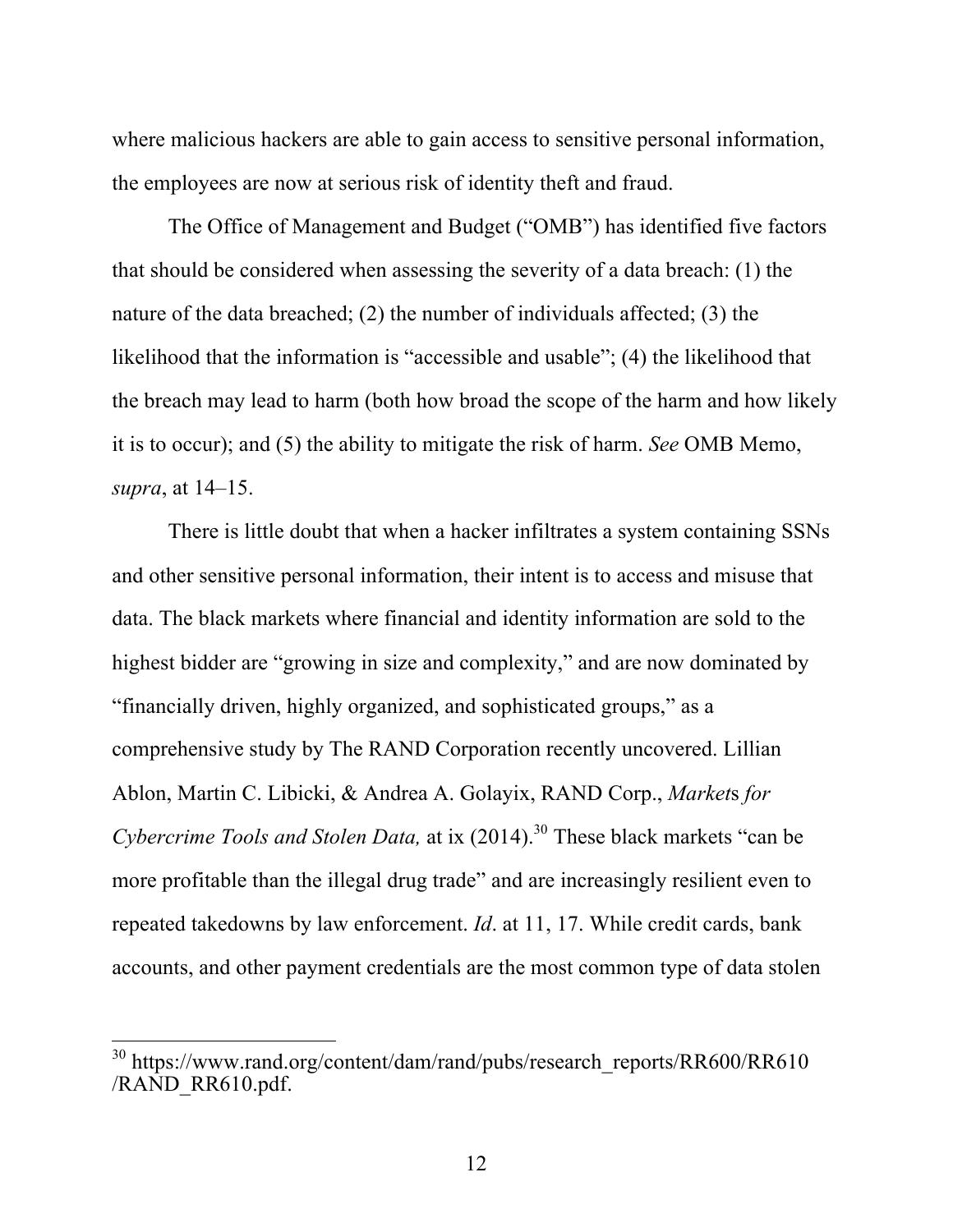by financially motivated hackers, personal data is also primarily stolen for financial gain. *See* Verizon, *2013 Data Breach Investigations Report* 46 (2013). 31

A hacker who steals such data can profit in a way that is undetectable to the victim. The dossiers of personal data that can be used to commit fraud—including name, address, and SSN in combination with financial data—are referred to as "Fullz" and can be sold in bulk for as much as \$15 per victim. Dell SecureWorks, *Underground Hacker Markets* 14 (2016). <sup>32</sup> Once the data breach occurs, the damage is already done and there is nothing the victim can do to reclaim their personal information.

#### **C. Identity theft causes especially pernicious and long-lasting harm to consumers, far beyond the costs of simple credit card fraud.**

Identity theft is not limited to fraudulent credit card charges. When a criminal gains access to an individual's SSN, they can obtain tax refunds and government benefits, receive medical goods and services, apply for employment, and even commit crimes in the victim's name. *See* Identity Theft Res. Ctr., *Identity Theft: The Aftermath* 13 (2014). <sup>33</sup> To make matters worse, a stolen SSN, unlike a stolen credit card, cannot be effectively cancelled or replaced.

The U.S. Government Accountability Office has recognized that "the loss of PII contributes to identity theft," but that "it might take a long time" for the harms

<sup>&</sup>lt;sup>31</sup> http://www.verizonenterprise.com/resources/reports/rp\_data-breachinvestigations-report-2013\_en\_xg.pdf.<br><sup>32</sup> https://www.secureworks.com/resources/rp-2016-underground-hacker-

marketplace-report.<br><sup>33</sup> http://www.idtheftcenter.org/images/surveys\_studies/Aftermath2014FINAL.pdf.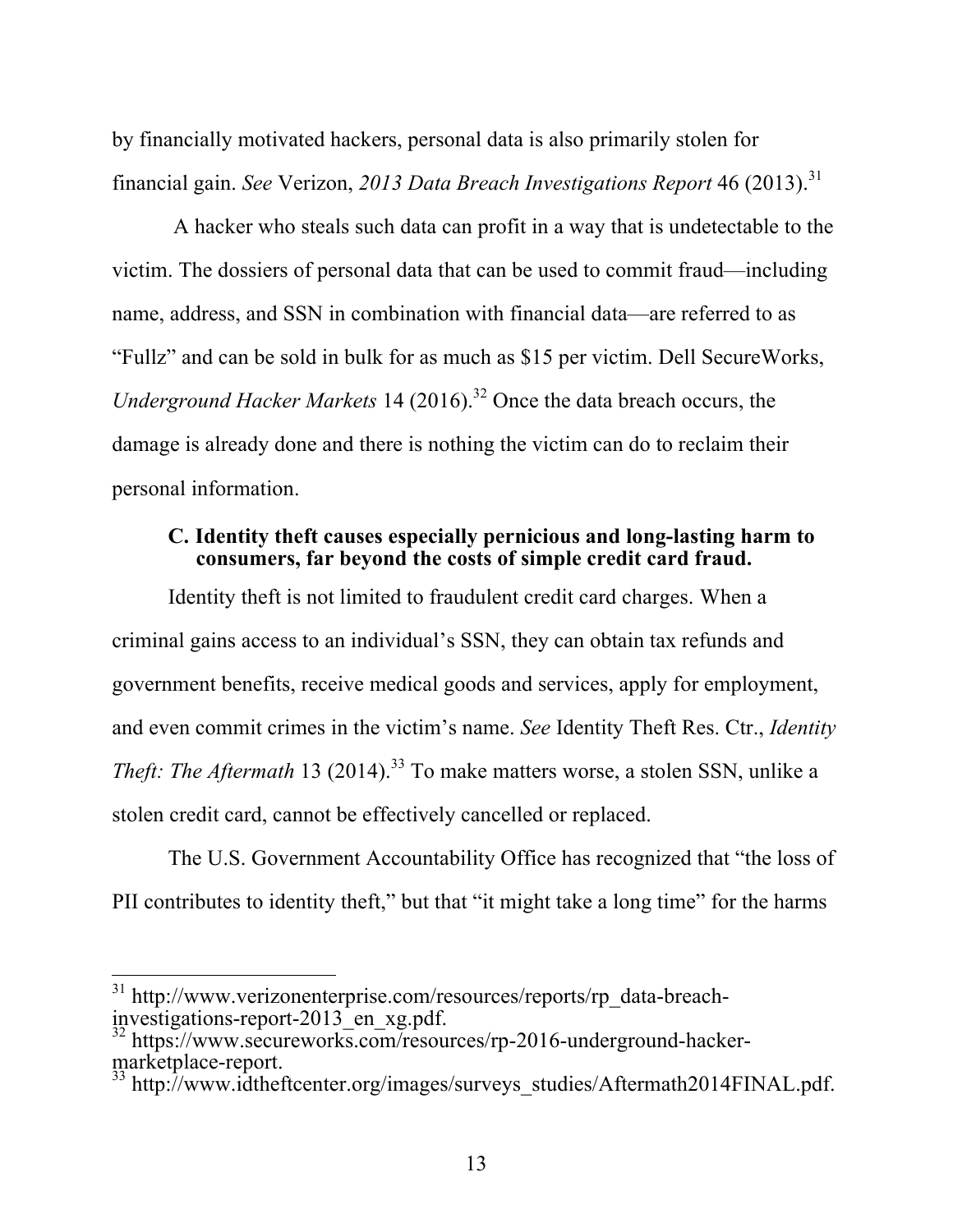to manifest or be uncovered by the victim. U.S. Gov't Accountability Office,

GAO-14-34, *Agency Responses to Breaches of Personally Identifiable Information Need to Be More Consistent* 11 (2013).<sup>34</sup> Past victims have "lost job opportunities, been refused loans, or even been arrested for crimes they did not commit as a result of identity theft." *Id*. Yet these harms do not appear on the victim's bank statement or credit report, and they are nearly impossible to control because of the role the SSN plays as a government and private-sector identifier.

## **1. SSNs are key to identity theft, but are virtually impossible to replace**

The plaintiffs in this case face acute risk because their SSNs and other identifying information were breached. SSNs are the key to our financial, government, and private sector records systems. No other form of identification plays a more significant role in record-linkage, or poses a greater risk to personal privacy. *See* EPIC, *Social Security Numbers* (2016). <sup>35</sup> The SSN is used as both an identifier and an authenticator. *Id*. Put another way, the SSN is both the username and password for an individual's identity. *Id*.

Criminals in possession of SSNs can open new financial accounts and perpetrate identity theft because many financial institutions rely on SSNs to verify transactions. *See* Brian Krebs, *In Wake of Confirmed Breach at Home Depot, Banks See Spike in PIN Debit Card Fraud*, Krebs on Security (Sept. 8, 2014). 36

 $\overline{a}$ 

<sup>&</sup>lt;sup>34</sup> http://www.gao.gov/assets/660/659572.pdf.<br><sup>35</sup> https://www.epic.org/privacy/ssn/.<br><sup>36</sup> http://krebsonsecurity.com/2014/09/in-wake-of-confirmed-breach-at-homedepot-banks-see-spike-in-pin-debit-card-fraud/.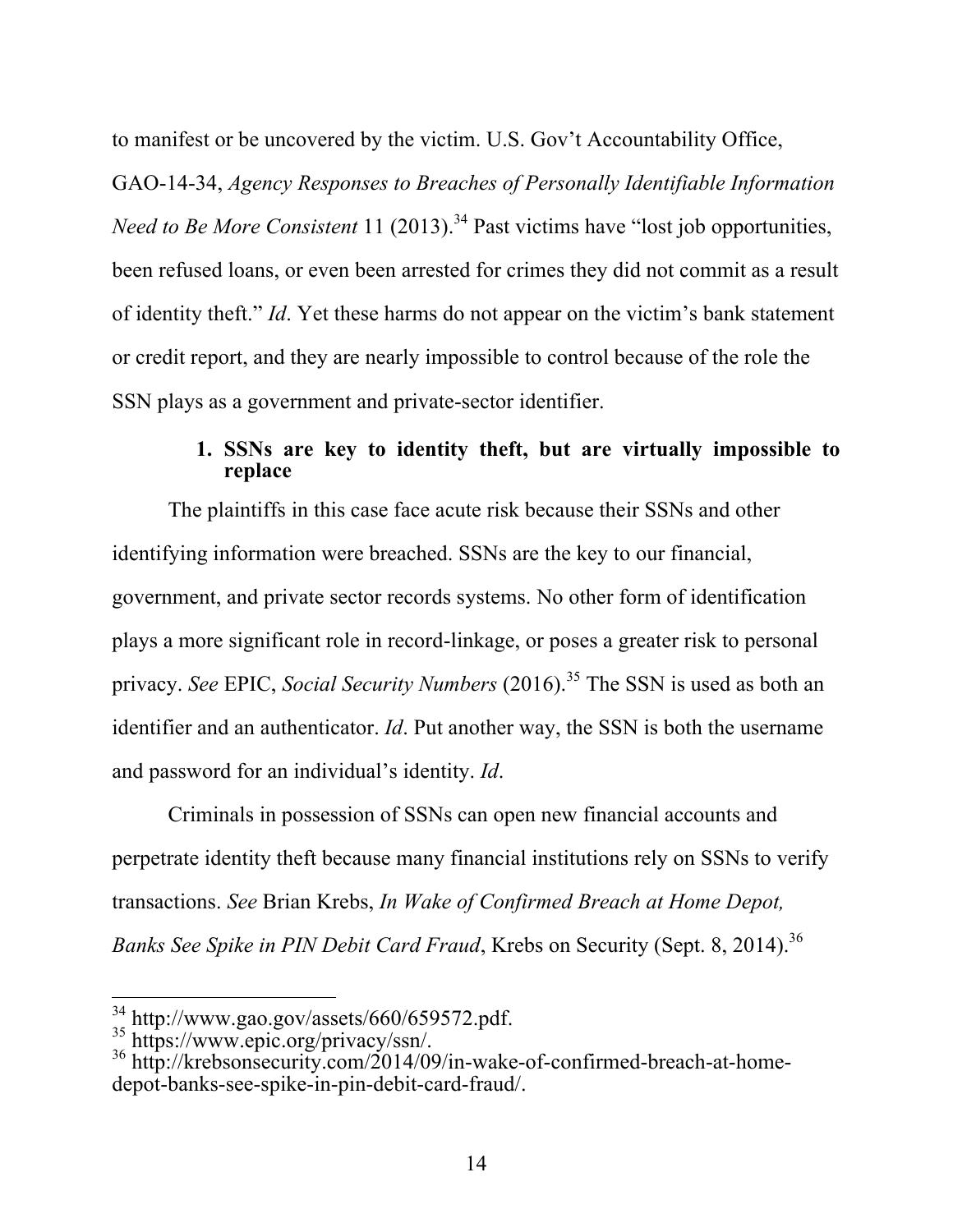The FTC has recognized that SSNs are the "keys to the kingdom" for identity thieves and that the resulting harm to consumers and businesses is a "major problem in this country, with victims numbering in the millions each year" and losses "in the billions." FTC, *Security in Numbers: SSNs and ID Theft* 2 (Dec.  $2008$ ).<sup>37</sup>

The Bureau of Justice Statistics found that "[v]ictims experiencing the opening of a new account or the misuse of personal information had greater [outof-pocket] loss than those experiencing misuse of an existing credit card or bank account." *See Victims of Identity Theft 2014*, *supra*, at 7. These identity theft victims are also more likely to have unresolved problems more than a year later. *Id*. at 13.

A breach of an individual's SSN causes permanent and irreparable damage to the security of that person's identity, but it is extremely difficult to obtain a replacement number. While the Social Security Administration ("SSA") can issue replacement SSNs, it does so only in limited circumstances, such as "harassment, abuse, or life endangerment." Soc. Sec. Admin., *Can I Change My Social Security Number?* (Mar 11, 2016).<sup>38</sup> Identity theft victims must reach this desperate state before the agency might consider issuing a replacement. The SSA assigns new numbers only if "you've done all you can to fix the problems resulting from

<sup>&</sup>lt;sup>37</sup> https://www.ftc.gov/sites/default/files/documents/reports/security-numberssocial-security-numbers-and-identity-theft-federal-trade-commissionreport/p075414ssnreport.pdf.

 $3 \text{ https://faq.ssa.gov/link/portal/34011/34019/Article/3789/Can-I-change-my-12019/Aticle/3789/Can-J-change-my-12019/Aticle/3789/Can-J-change-my-12019/Aticle/3789/Can-J-change-my-12019/Aticle/3789/Can-J-change-my-12019/Aticle/3789/Can-J-change-my-12019/Aticle/3789/Can-J-change-my-12019/Aticle/3789/Can-J-change-my-12019/Aticle/3789/Can-J-change-my-12019/Aticle/3789/Can-J-ch$ Social-Security-number.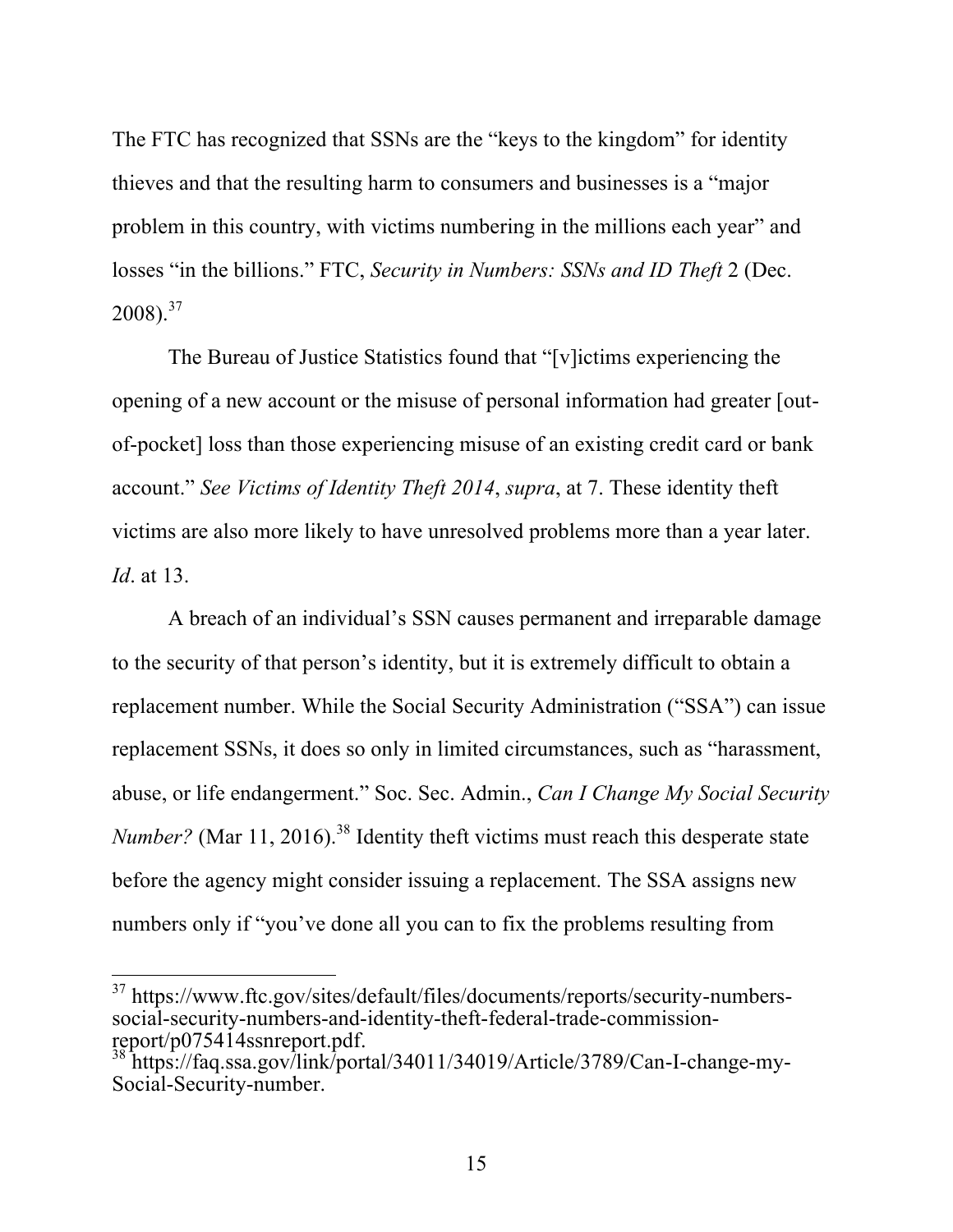misuse of your SSN, and someone is still using your number." Soc. Sec. Admin., *Identity Theft and Your Social Security Number* 6 (Feb. 2016) [hereinafter ID Theft and Your SSN].<sup>39</sup> In 2014, the SSA replaced only 250 SSNs due to identity theft misuse. Aarti Shahani, *Theft of Social Security Numbers Is Broader Than You Might Think*, NPR (June 15, 2015). 40

Even if an identity theft victim has suffered such grievous harm to merit a replacement SSN, problems will continue. The SSA has acknowledged the inadequacy of replacement SSNs, stating that a "new number probably won't solve" your problems because "other governmental agencies" and businesses have records tied to the old number, and "credit reporting agencies will [still] use the number to identify your credit record." *ID Theft and Your SSN*, *supra*, at 7.

### **2. Identity theft involves much more than fraudulent charges**

Many of the problems caused by identity theft are much more difficult to prevent and resolve than fraudulent credit card or bank charges. Criminals can use stolen personal information to commit medical, tax, and other government benefit fraud, to seek employment, and during the commission of other crimes. The consequences for the victims can be dire.

## *a. Medical Identity Theft*

Medical identity theft occurs when a victim's name is used to fraudulently obtain medical goods and services. Stolen patient data, often the target in health

 $^{39}$  https://www.ssa.gov/pubs/EN-05-10064.pdf.<br> $^{40}$  http://www.npr.org/sections/alltechconsidered/2015/06/15/414618292/theft-ofsocial-security-numbers-is-broader-than-you-might-think.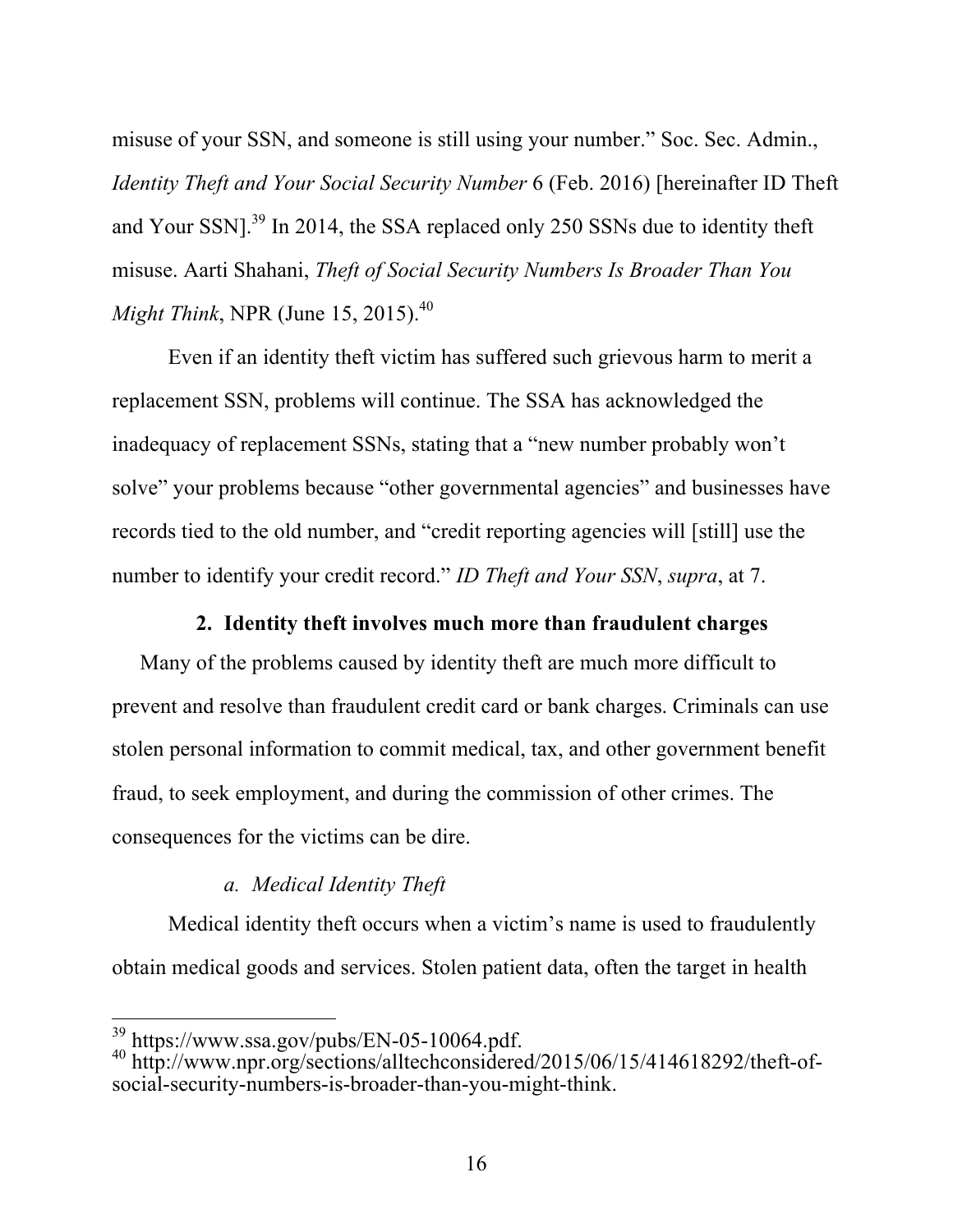care breaches, is "worth 10 times more than your credit card number on the black market." *See* Caroline Humer & Jim Finkle, *Your Medical Record Is Worth More to Hackers Than Your Credit Card*, Reuters (Sept. 24, 2014). <sup>41</sup> This data includes names, dates of birth, insurance policy numbers, and billing information, and is used to file false insurance claims and purchase medical supplies and drugs for resale. *Id*. This type of identity theft is often undetected for years, making "medical data more valuable than credit cards, which tend to be quickly canceled by banks once fraud is detected." *Id*.

Medical identity theft is particularly costly for consumers. According to a recent study, 65% of medical identity theft victims had to spend on average \$13,500 and 200 hours to resolve the incident. *See* Ponemon Inst., *Fifth Annual Study on Medical Identity Theft* 1, 2 (Feb. 2015). <sup>42</sup> An estimated 2.32 million Americans have been victims of medical identity theft, with nearly 500,000 new cases in 2014 alone. *Id*. at 8.

The non-economic risks of medical identity theft are also alarming. If the fraudster's medical information is incorporated into the victim's records, that person could receive incorrect diagnoses and treatments. *See* Laura Shin, *Why Medical Identity Theft Is Rising and How to Protect Yourself*, Forbes (May 29,

<sup>41</sup> http://www.reuters.com/article/us-cybersecurity-hospitalsiudUSKCN0HJ21I20140924.

 $42$  http://medidfraud.org/wpcontent/uploads/2015/02/2014 Medical ID Theft Study1.pdf.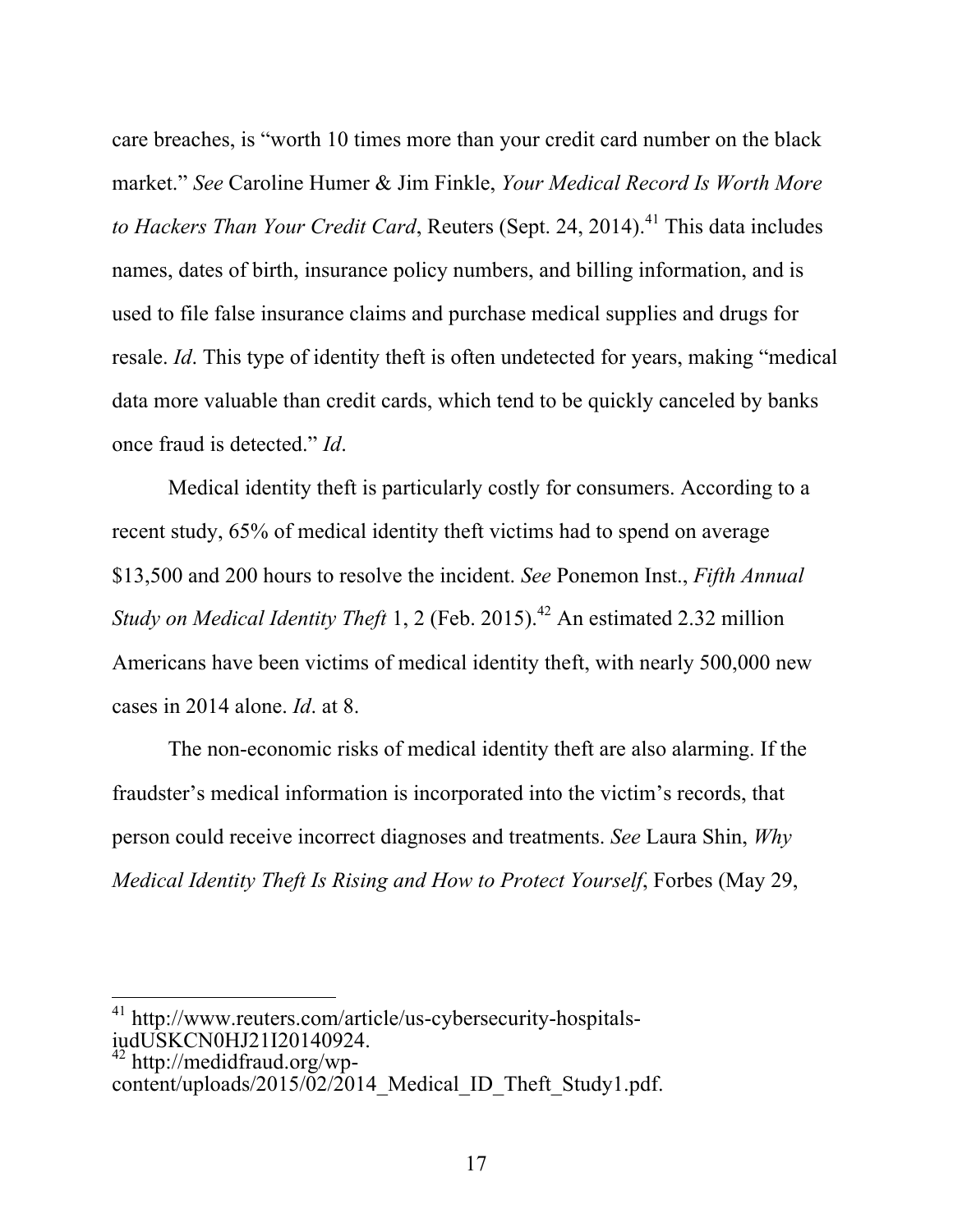$2015<sup>43</sup>$  (noting the risk that a victim "could receive medication to which she is allergic, or her record may contain the incorrect blood type").

## *b. Tax Return, Government Benefits, and Employment Identity Theft Fraud*

Stolen SSNs and other personal information are also used to file false tax returns; receive unemployment, food stamps, and Social Security benefits; apply for student loans; and obtain drivers' licenses and passports. *See* FTC, *Guide for Assisting Identity Theft Victims* 43–45 (Sept. 2013) [hereinafter FTC, *ID Theft Guide*].<sup>44</sup> Tax refund identity theft occurs when a criminal uses "an individual's SSN, date of birth, or other PII" to "file a fraudulent tax return seeking a refund." U.S. Gov't Accountability Office, GAO-16-589T, *IRS Needs to Further Improve Controls Over Taxpayer Data and Continue to Combat Identity Theft Refund Fraud* 1–2 (2016).<sup>45</sup> The Internal Revenue Service ("IRS") estimates that it paid out \$3.1 billion in fraudulent tax refunds for the 2014 filing season. *Id*.

Employment identity theft occurs when a victim's name and SSN is used to obtain employment. Criminals may user another person's identifying information when applying for jobs if they have a criminal record that may prevent hiring, or if they are not legally authorized to work in the United States. *See* FTC, *ID Theft Guide*, *supra*.

<sup>&</sup>lt;sup>43</sup> http://www.forbes.com/sites/laurashin/2015/05/29/why-medical-identity-theft-isrising-and-how-to-protect-yourself/#4dead9fde200. 44 https://www.consumer.ftc.gov/articles/pdf-0119-guide-assisting-id-theft-

victims.pdf.

http://www.gao.gov/assets/680/676493.pdf.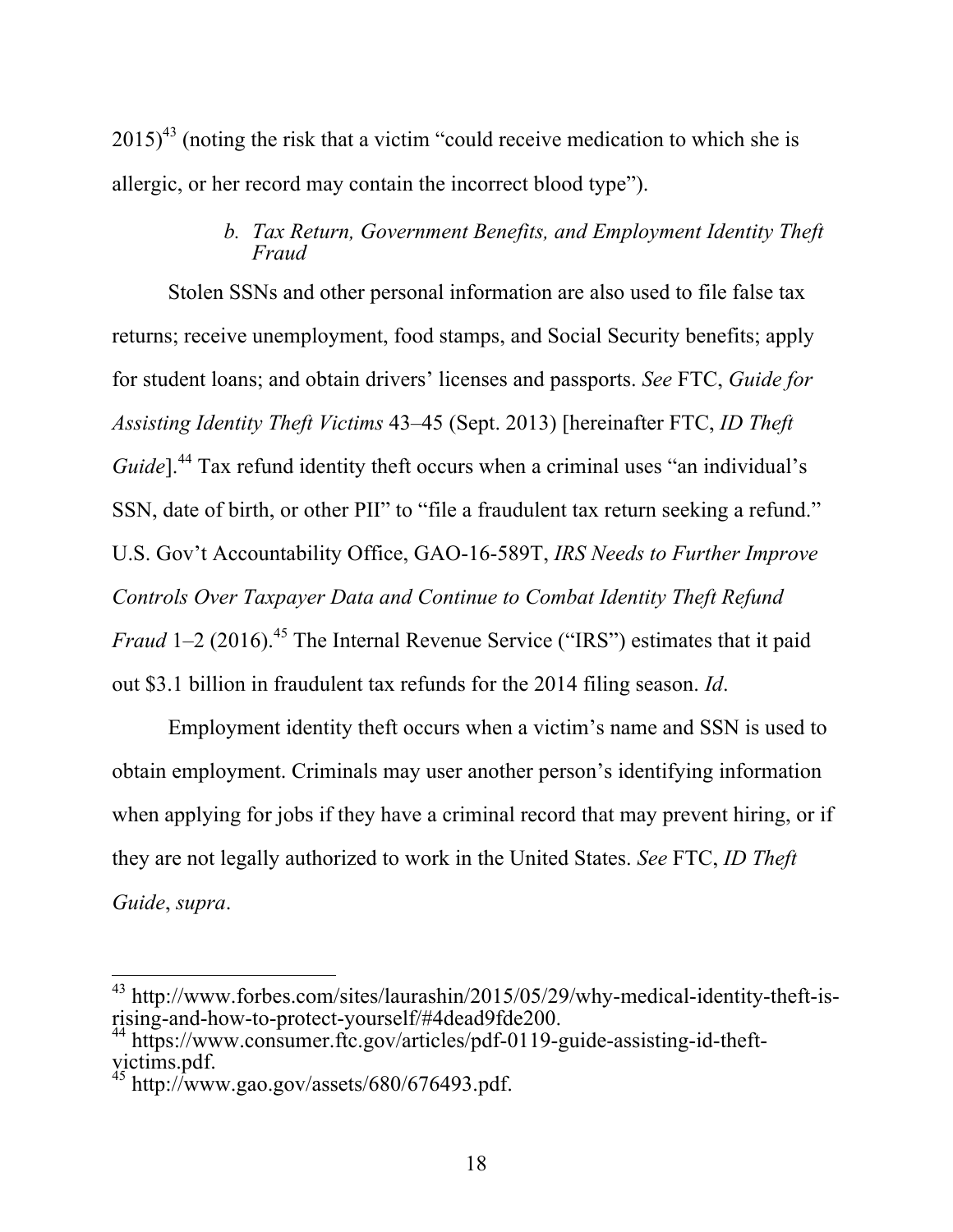#### c. *Criminal Identity Theft*

Criminal identity theft occurs when a victim's identifying information is given to law enforcement during the investigation of a crime or upon arrest. *See* FTC, *ID Theft Guide*, *supra*. Victims may be unaware of this fraudulent activity until "the victim is unexpectedly detained, arrested, denied employment, or terminated from employment." *Id*. This type of fraud can occur in crimes from traffic violations to felonies. *See* Aaron Sankin, *How to Change Your Social Security Number If You Get Hacked*, Daily Dot (June 17, 2015). 46

#### **3. Credit monitoring cannot effectively protect data breach victims from non-financial identity theft.**

Credit monitoring provides only weak, short-term assistance to individuals at risk of identity theft, and does not prevent thieves from accessing credit files or opening new accounts. Credit monitoring services only notify victims after fraudulent activity occurs. *See* Brian Krebs, *OPM (Mis)Spends \$133M on Credit Monitoring*, Krebs on Security (Sept. 15, 2015).<sup>47</sup> Moreover, companies typically offer credit monitoring for only a year or two after a data breach, but the risk of identity theft can last a lifetime. *See* Identity Theft Res. Ctr., *The Limits of ID-Theft Protection and Credit Monitoring* (Aug. 10, 2015)<sup>48</sup> ("Regardless of how long you may be provided free identity-theft protection as a result of a data breach event, your information can still be misused for eternity."). Certain services do not even

 $\overline{\phantom{a}}$ <sup>46</sup> http://www.dailydot.com/politics/change-social-security-number-ssn/.

<sup>&</sup>lt;sup>47</sup> http://krebsonsecurity.com/2015/09/opm-misspends-133m-on-creditmonitoring/.

<sup>48</sup> http://www.idtheftcenter.org/Identity-Theft/the-limits-of-id-theft-protection-andcredit-monitoring.html.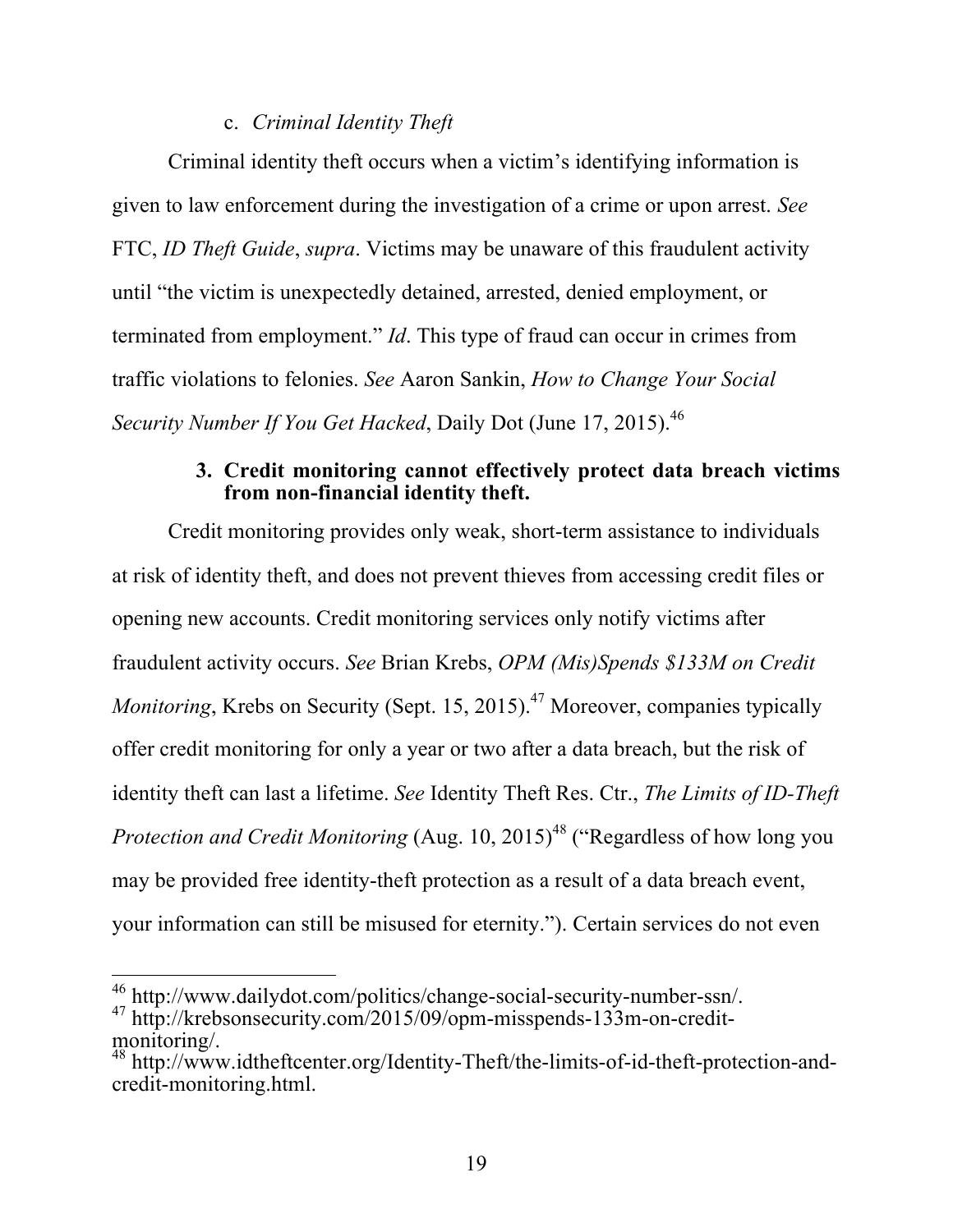monitor credit reports at all three major national credit bureaus, creating the potential that consumers may still be left unaware of fraudulent account activity under their names.

Credit freezes, which are sometimes offered after data breaches, can provide some protection against financial fraud, but they can also have severe side effects. Neither a credit freeze nor credit monitoring can be effective at stopping identity theft that does not involve pulling a credit report. *See* FTC, *ID Theft Guide*, *supra*. Credit reports are not involved in cases of medical, tax, and criminal identity theft. Additionally, credit freezes must be lifted whenever an individual needs to run a credit check. "That can create hassles, delays, and other problems if you need to apply for a loan, credit card, or a job; obtain insurance; rent an apartment; set up electric or phone service; and more." Anthony Giorgianni, *Should You Freeze Your Credit File?*, Consumer Reports (Feb. 22, 2014).<sup>49</sup> Many employers will not hire applicants without a credit check. Creating and lifting credit freezes can cost between two to fifteen dollars per bureau. *Id*.

#### **D. Companies need to take adequate precautions in order to avoid data breaches.**

The threat of data breach and identity theft may be pervasive, but it is not unavoidable. Many of the most serious breaches that have occurred since *Reilly* could have been avoided by implementing well known data security procedures or minimizing the collection and storage of personal information. Prior investigations

<sup>&</sup>lt;sup>49</sup> http://www.consumerreports.org/cro/news/2014/02/should-you-put-a-securityfreeze-on-the-credit-file/index.htm.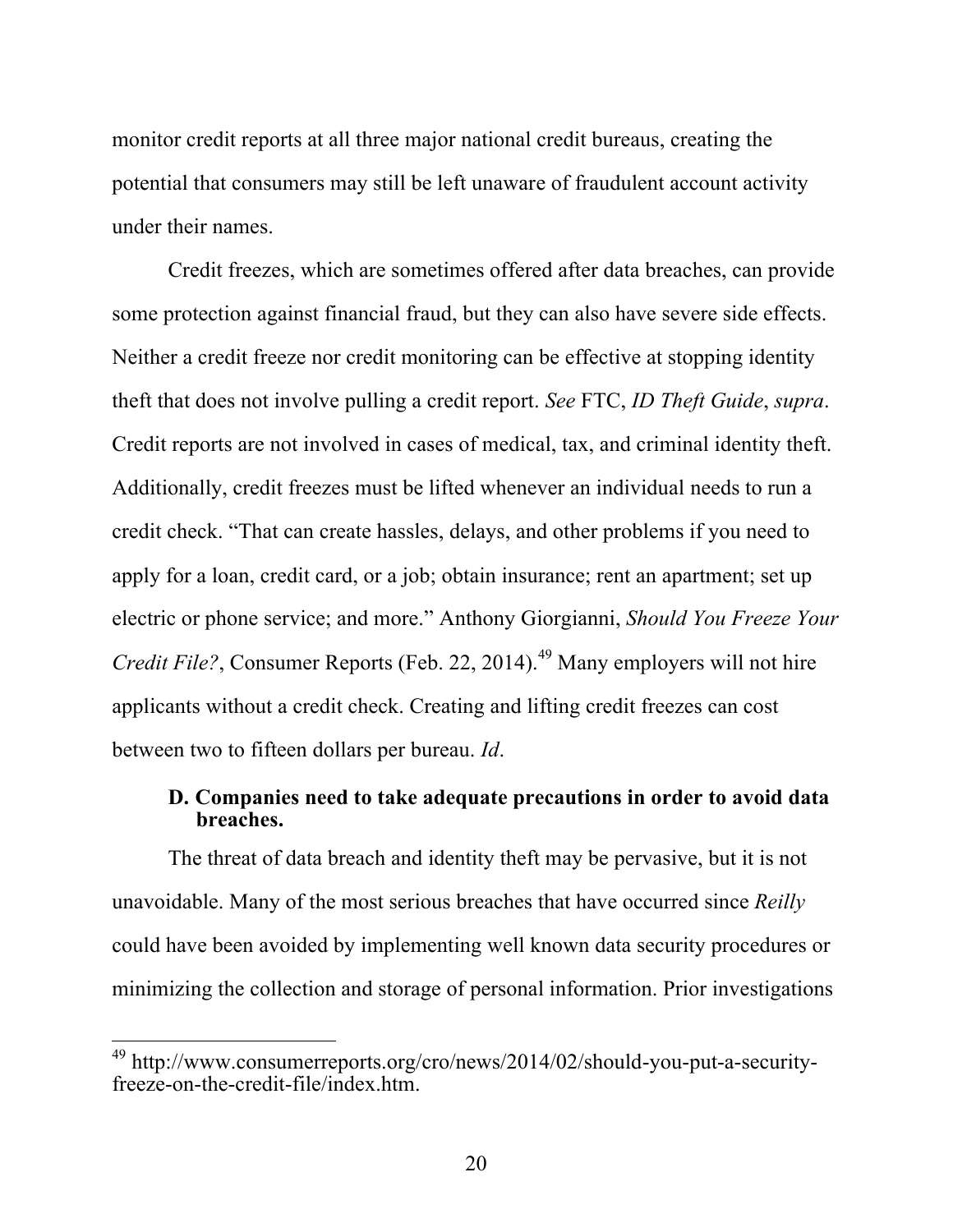have shown that upwards of 75% of data breaches are possible without any specialized hacking knowledge or skills. Verizon, *2013 Data Breach Investigations Report* 48–49 (2013). <sup>50</sup> In many cases, attackers gain access because of wellknown vulnerabilities or carelessness by the company that collected the data.

Many of the most severe breaches were predicted long before they occurred. The OPM Inspector General had "reported critical weaknesses in OPM's ability to manage its IT environment," and "warned that the agency" for years that it "was at an increased risk of a data breach." Office of Pers. Mgmt., Office of the Inspector Gen., 4A-CI-00-15-011, *Final Audit Report: Federal Information Security Modernization Act Audit FY 2015*, at 5 (Nov. 10, 2015). 51

Many breaches are also made worse by lax security within a company's internal network. An expert report conducted after a 2013 breach revealed that "[o]nce inside Target's network, there was nothing to stop attackers from gaining direct and complete access to every single cash register in every Target store." Brian Krebs, *Inside Target Corp., Days After 2013 Breach*, Krebs on Security (Sept. 21, 2015).<sup>52</sup> Target also failed to respond to security alerts flagging the attack in process. Riley et al., *supra*.

Security experts and courts can agree on baseline principles of reasonable data security. *See FTC v. Wyndham Worldwide Corp.*, 799 F.3d 236, 256 (3d Cir.

 $\overline{a}$ 

<sup>50</sup> http://www.verizonenterprise.com/resources/reports/rp\_data-breachinvestigations-report-2013\_en\_xg.pdf.<br><sup>51</sup> https://www.opm.gov/our-inspector-general/reports/2015/federal-information-

security-modernization-act-audit-fy-2015-final-audit-report-4a-ci-00-15-011.pdf.<br><sup>52</sup> http://krebsonsecurity.com/2015/09/inside-target-corp-days-after-2013-breach/.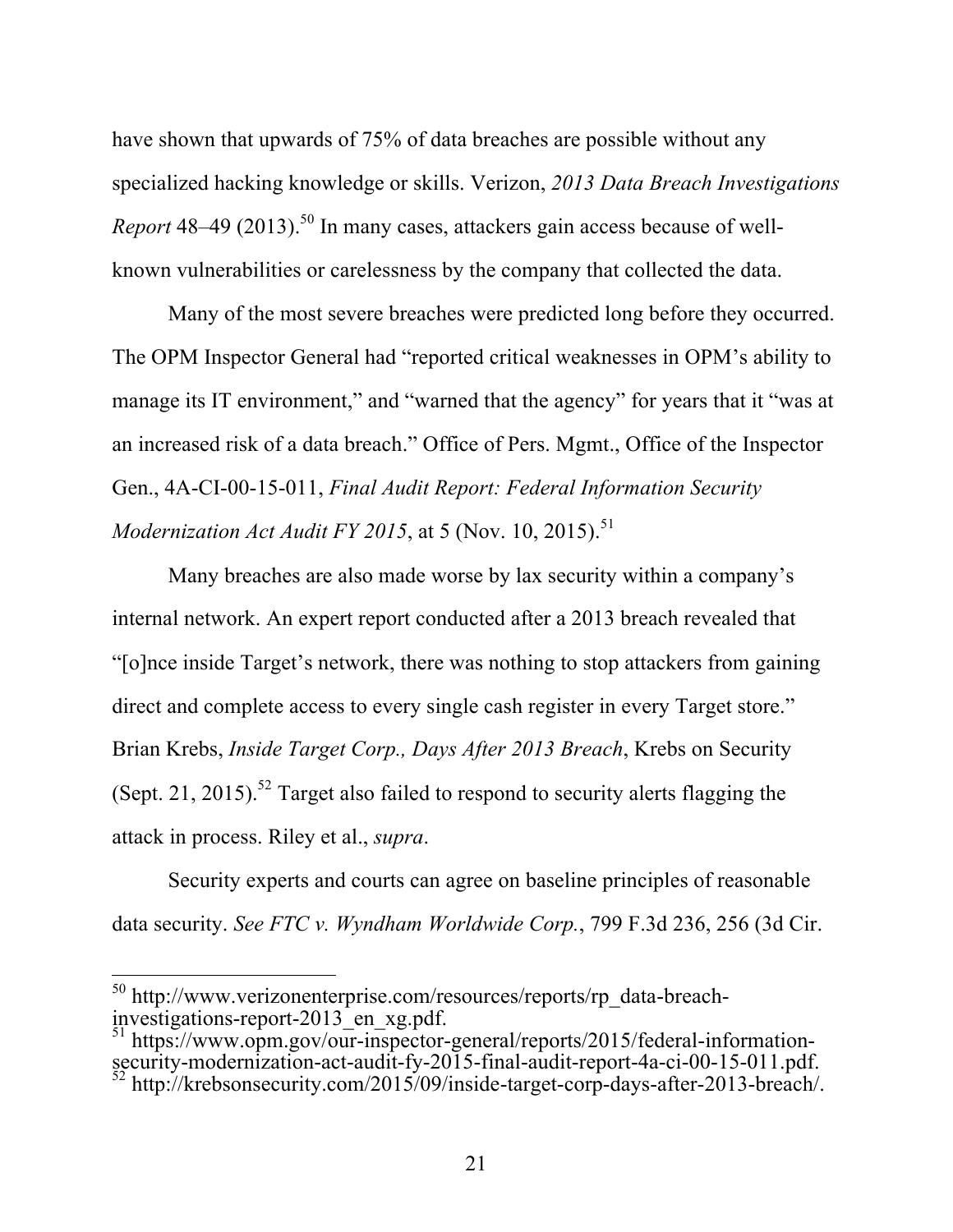2015) (finding that the FTC could bring a claim for inadequate data security based on a company's failure to implement several widely accepted data security practices); *Cybsersecurity and Data Protection in the Financial Sector: Hearing Before the Subcomm. on Fin. Inst. & Consumer Credit of the H. Comm. on Fin. Servs.*, 112th Cong. 12 (Sept. 14, 2011) (testimony of Marc Rotenberg, Executive Director,  $E\text{PIC}$ <sup>53</sup> (noting that companies "need to know that they will be expected to protect the data they collect and that, when they fail to do so, there will be consequences").

An expert panel chaired by Willis Ware explained in 1970 that a "combination of hardware, software, communication, physical personnel, and administrative-procedural safeguards is required for comprehensive security." Def. Sci. Bd. Task Force on Comput. Sec., *Security Controls for Computer Systems*, at vi (1970).<sup>54</sup> Companies that collect and store consumer information must develop a proactive and comprehensive security plan, tailored to the organization's business objectives and information systems. IBM, *Winning the Battle of the Breach*  $(2015)$ <sup>55</sup>. The plan should address data minimization, IT systems, and organizational procedures. *See generally* Kroll, *Data Breach Prevention Tips*  $(2015)$ ;<sup>56</sup> Symantec, 6 Steps to Prevent a Data Breach (Nov. 2009).<sup>57</sup>

 $53$  http://financialservices.house.gov/uploadedfiles/091411rotenberg.pdf. <sup>54</sup> https://assets.documentcloud.org/documents/2800105/Document-01-Defense-<br>Science-Board-Task-Force-on.pdf.  $^{55}$  https://www.02.ibm.sets/2

 $^{55}$  https://www-03.ibm.com/security/data-breach/prevention.html.<br><sup>56</sup> http://www.kroll.com/en-us/cyber-security/data-breach-prevention/cyber-riskassessments/data-breach-prevention-tips.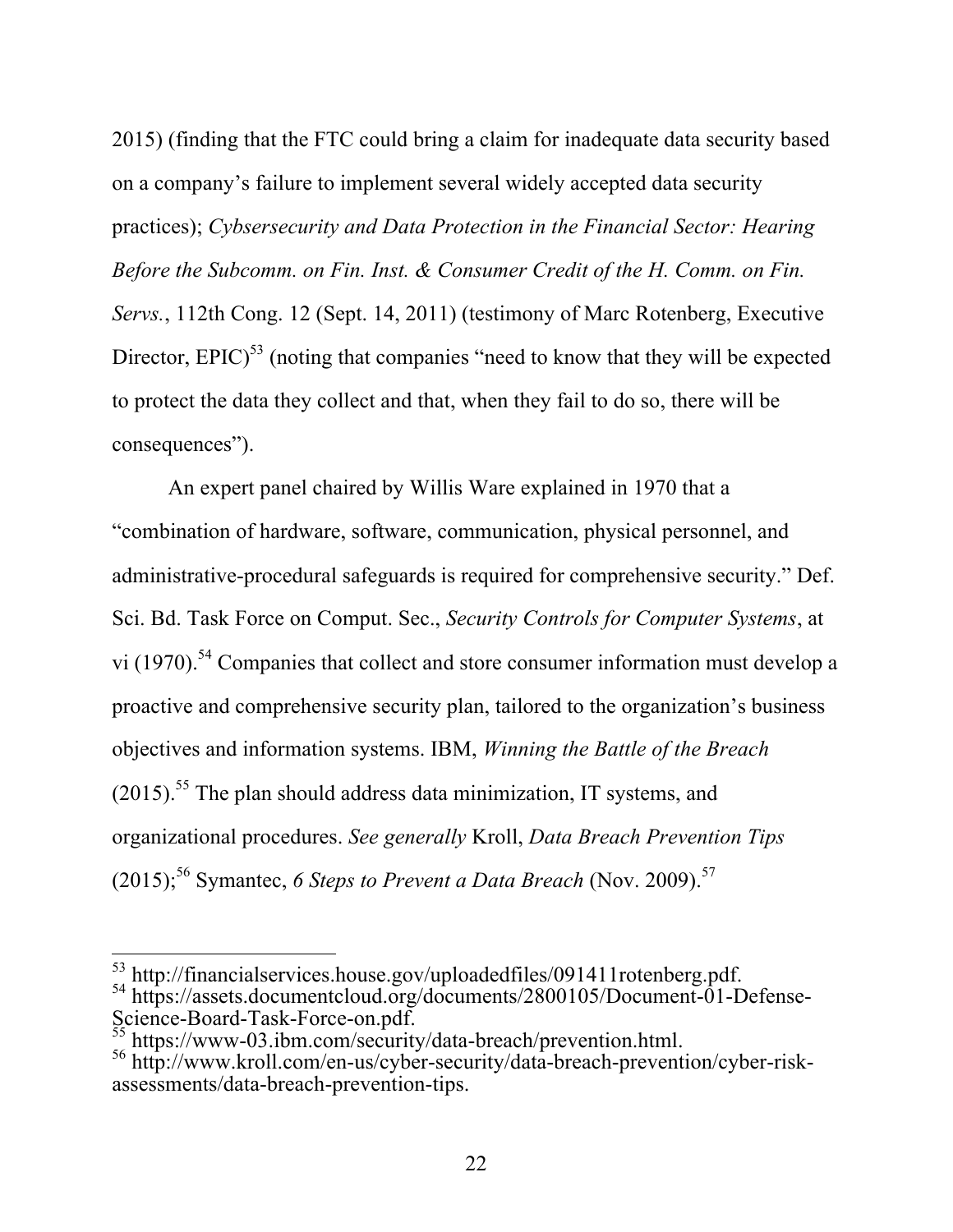First, companies should embrace data minimization; criminals can't steal what a company doesn't have. White House, *Consumer Data Privacy in a Networked World: A Framework for Protecting Privacy and Promoting Innovation in the Global Economy* 21 (Feb. 23, 2012)<sup>58</sup> (stating that companies "should collect only as much personal data as they need to accomplish purposes" and "should securely dispose of or de-identify personal data once they no longer need it, unless they are under a legal obligation to do otherwise"); Kroll, *supra*. Companies should only collect information as needed and purge it once the need is gone, should limit the number of places where data is stored, and should grant employees access to data only on an "as-needed" basis. *Consumer Data Protection in a Networked World*, *supra*; Kroll, *supra*; *see also* Ernie Hayden, *Data Breach Protection Requires New Barriers, SearchSecurity (May 2013)*<sup>59</sup> (discussing "islanding" sensitive data to minimize breaches).

Second, if companies do choose to collect and store consumer data, they must implement adequate technical protections. Industry standards now provide a comprehensive framework to guide companies that handle sensitive consumer data. Brief for EPIC and Thirty-Three Technical Experts and Legal Scholars as Amicus Curiae Supporting Respondents, FTC v. Wyndham Worldwide Corp., 799

 $57$  http://eval.symantec.com/mktginfo/enterprise/other\_resources/b-6-steps-prevent-<br>data-reach 20049431-1.en-us.pdf.

 $\frac{58}{59}$  http://www.whitehouse.gov/sites/default/files/privacy-final.pdf.<br><sup>59</sup> http://searchsecurity.techtarget.com/feature/Data-breach-protection-requiresnew-barriers.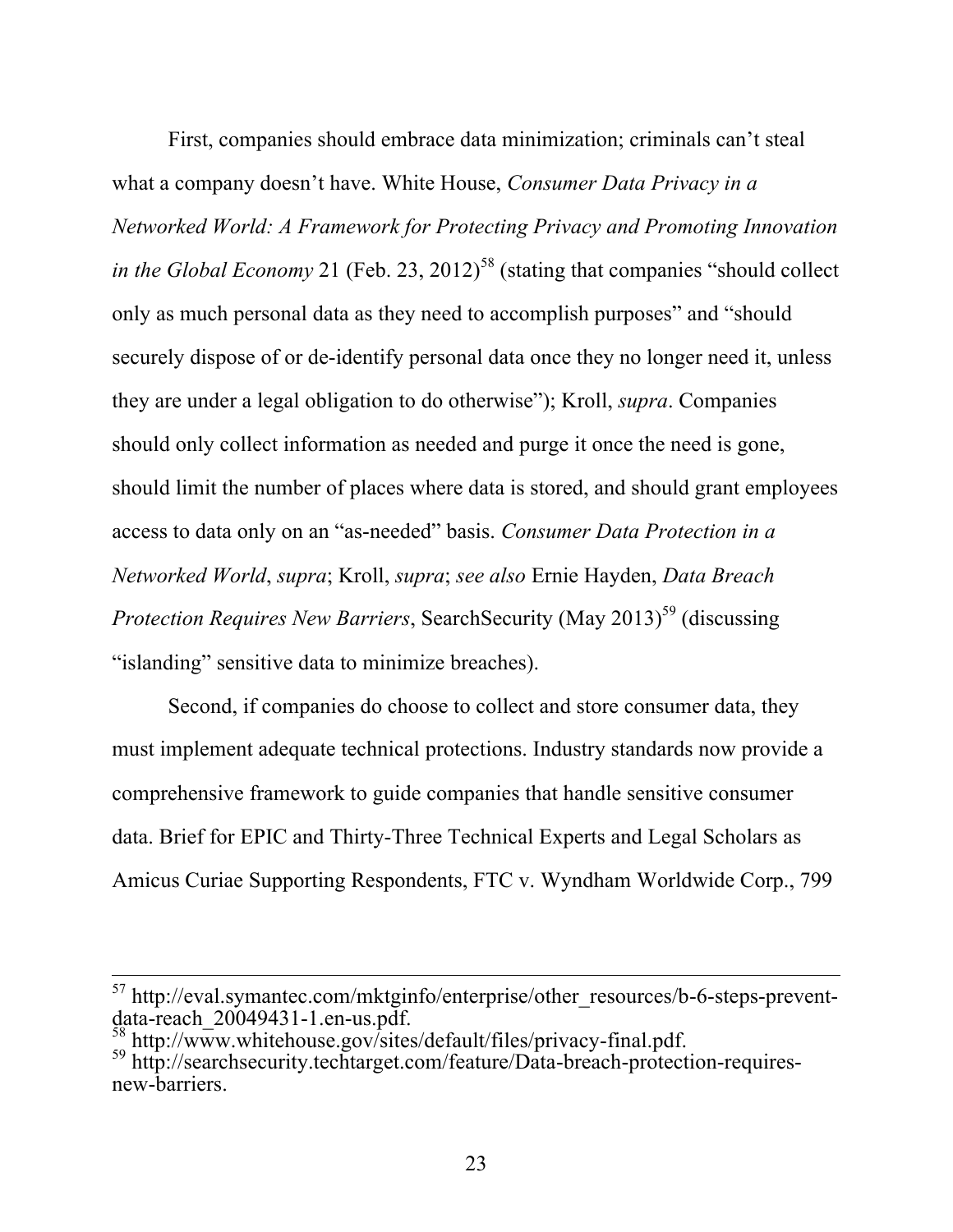F.3d 236 (3d Cir. 2015) (No. 14-3514)<sup>60</sup> (outlining three well-established cybersecurity standards that detail how database operators must identify vulnerable hardware, protect sensitive data, and respond to attacks). Last year, this Court found that Wyndham had fair notice of its inadequate cybersecurity practices when it stored payment card information in clear readable text, allowed easily guessed passwords, failed to use readily available security measures (such as firewalls, IP address restrictions, and encryption), failed to adequately restrict the access of third-party vendors to its networks, failed to employ reasonable measures to detect and prevent unauthorized access, and failed to follow proper incident response procedures. *Wyndham*, 788 F.3d at 240–41, 256.

Finally, companies must strengthen organizational procedures that build and reinforce a culture of security. Kroll, *supra*. Companies must educate employees "about appropriate handling and protection of sensitive data." *Id.*; *see also* IBM, *supra*. To prevent inadvertent (or intentional) breaches, they must also develop protocols for remote access, on- and off-site data storage, and employee exit. Kroll, *supra*. Companies should ensure that venders and partners maintain the same data security standards to prevent indirect attacks. *Id.*

Data breaches are one of the largest threats facing American consumers today. Reasonable data security measures can help to minimize the risk of attack and reduce the consequential harm if a breach occurs. Courts should ensure that the law encourages improved data security standards. Creating barriers to those who

 $\overline{a}$ 

<sup>60</sup> https://epic.org/amicus/ftc/wyndham/Wyndham-Amicus-EPIC.pdf.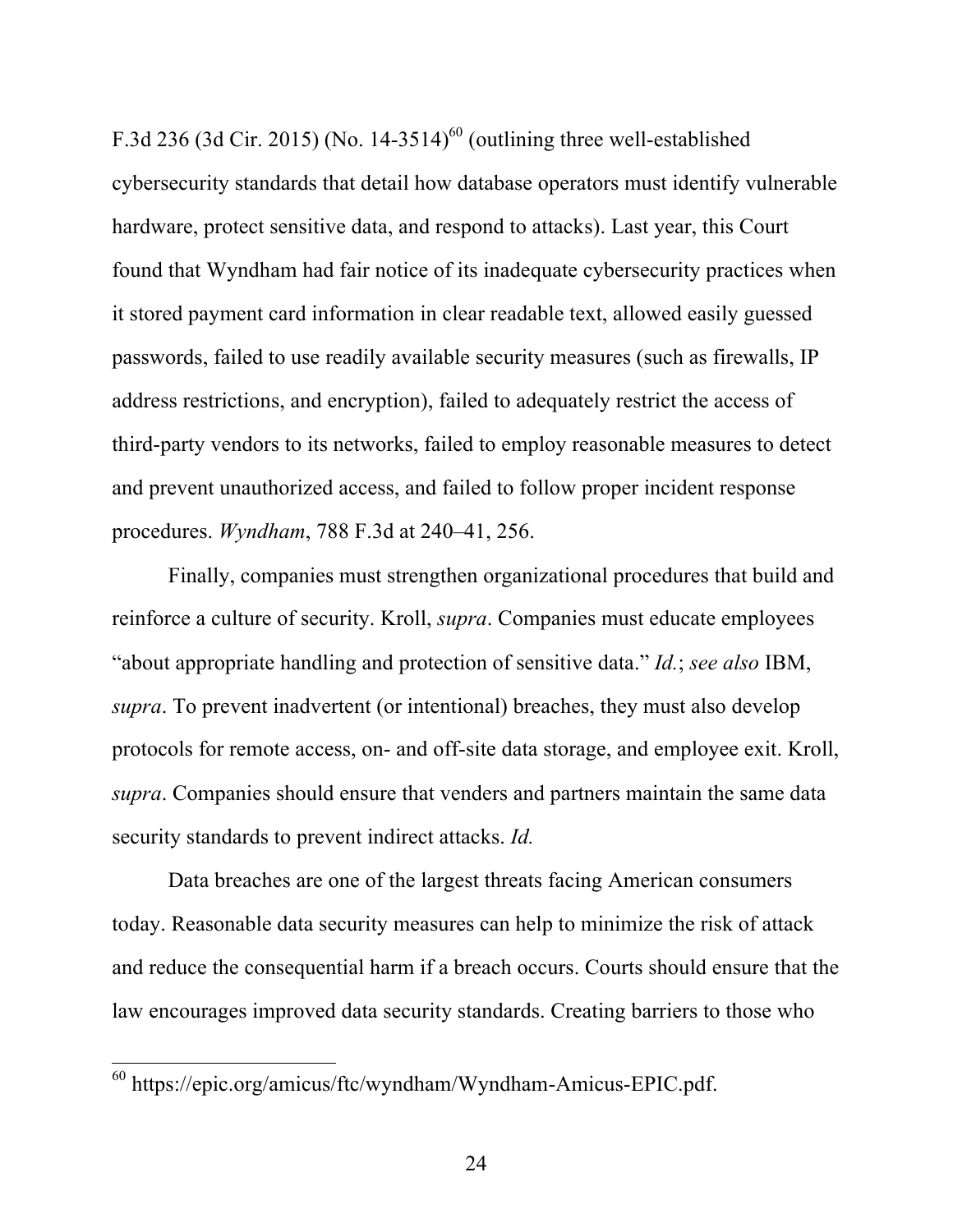seek to strengthen data protection will magnify the risks American consumers already face.

#### **II. Companies that collect and store sensitive consumer data are in the best position to prevent data breaches, and should be held liable when they fail to adopt reasonable data security measures.**

The lower court fundamentally misunderstood the role of liability in preventing accidents when it lamented that data breach suits would be "unduly burdensome" to business. Mem. Op. 19. Liability for data breaches is necessarily assigned to companies in order to internalize the harms that follow from the company's decisions to (a) collect and use personal information but (b) not adopt reasonable data security measures. Without the appropriate allocation of liability, there is little reason for a company to invest in prevention and mitigation. Even worse, misallocation of liability allows companies to profit from consumers' personal information but leave them to bear the immediate harms and downstream consequences of the company's failure to implement data security.

The doctrine of reasonable care is based on the theory that the party who is in the best position to avoid harm—i.e., the "least-cost avoider"—should bear the costs of an accident. *See* Guido Calabresi, *The Costs of Accidents: A Legal And Economic Analysis* 135 (1970) ("A pure market approach to primary accident cost avoidance would require allocation of accident costs to those acts or activities (or combinations of them) which could avoid the accident costs most cheaply."); *see also* Richard Coase, *The Problem of Social Cost*, 3 J. Law & Econ. 1 (1960) (articulating a theory of cost allocation to promote efficient allocations of property resources). Liability rules that hold a least-cost avoider responsible for

25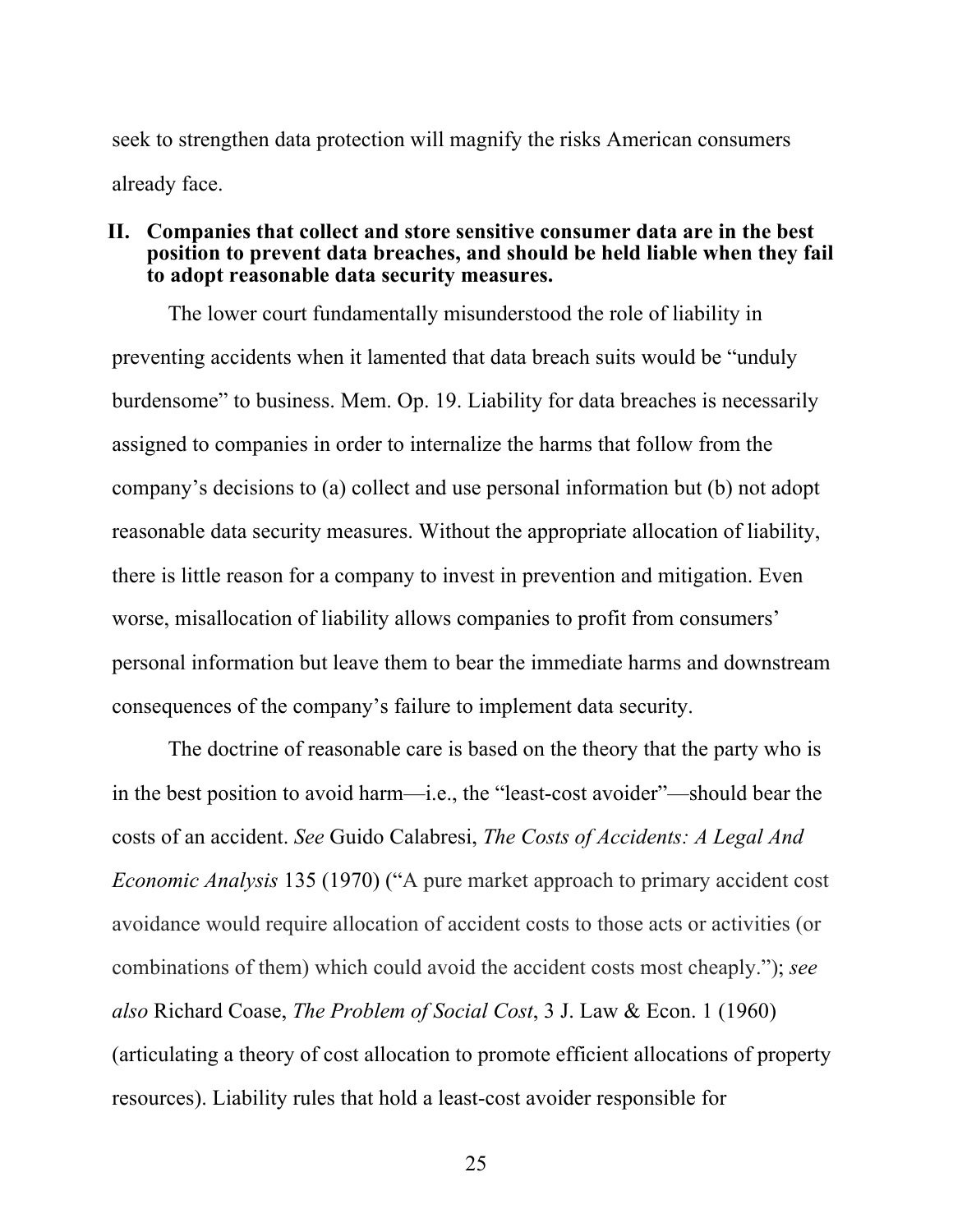unreasonable conduct thus create the socially efficient outcome of least consequential harm at least preventative cost.

Correctly identifying the least-cost avoider becomes particularly important where transaction costs are high, as in the case of one party injuring a large and diffuse group of individuals. Calabresi, *supra*, at 135–38; *see* Harold Demsetz, *When Does the Rule of Liability Matter?*, 1 J. Legal. Stud. 13, 27–28 (1972) (arguing that when transaction costs are high, the legal system can "improve the allocation of resources by placing liability on that party who in the usual situation could be expected to avoid the costly interaction most cheaply").

"Database operators"—such as companies that collect and store consumer data—"constitute the cheapest cost avoiders vis-à-vis individuals whose information sits in a private entity's database." Danielle Keats Citron, *Reservoirs of Danger: the Evolution of Public and Private Law at the Dawn of the Information Age*, 80 Southern Cal. L. Rev. 241, 284 (2007) (arguing that data brokers should be strictly liable for unsecure databases and data breaches); *cf.* Brief for EPIC as Amicus Curiae Supporting Appellants, at 3–4, Gordon v. Softech Intern., Inc., 726 F.3d 42 (2d Cir. 2013) (No. 12-661) (arguing for similar liability for resellers of driver's records). A company maintaining databases of consumer data "has exclusive knowledge about, and control over, its information system." Citron*, supra*, at 285. Critical for effective minimization of threats, these companies "have distinct informational advantages about the vulnerabilities in their computer networks." *Id.*

26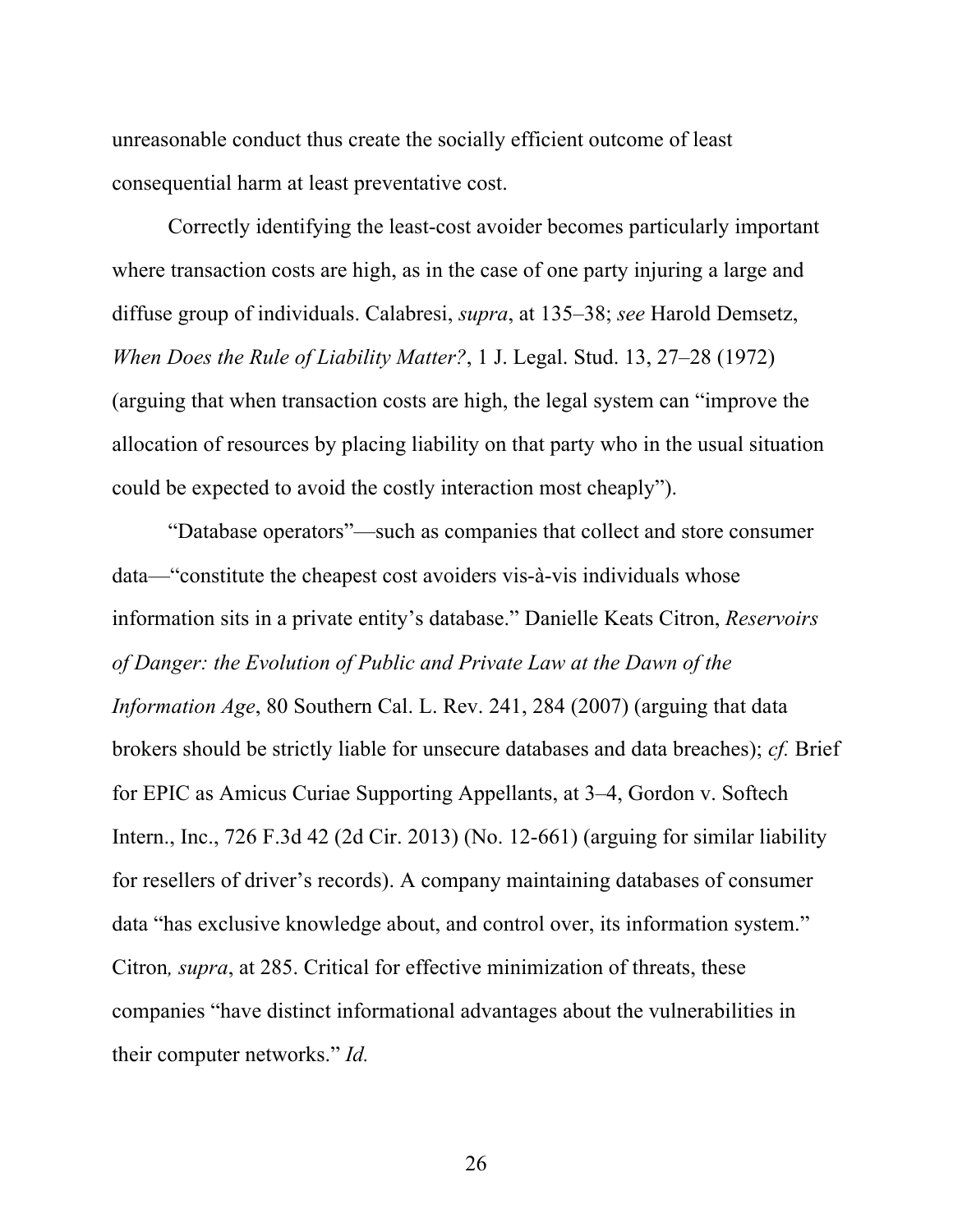Consumers do not have the ability to avoid these breaches because they "have no information about, and have no practical means to find out, where their personal data resides" or how it is protected. *Id.* at 285–86; *see also Understanding Consumer Attitudes About Privacy: Hearing Before the Subcomm. on Commerce, Manufacturing, and Trade of the House Comm. on Energy and Commerce* 102–03 (Oct. 13, 2011) (testimony of Prof. Alessandro Acquisti)<sup>61</sup> ("Research has suggested that US consumers are often ill-informed about the collection and usage of their personal information, and the consequences of those usages. This puts them in a position of asymmetric information, and sometimes disadvantage, relative to the data holders that collect and use that information.").

Even if consumers knew where to look, they "cannot detect and understand the security offered" by database operators. Citron, *supra*, at 284–85. "Even individuals knowledgeable about information security will find it difficult to assess how well a database system is designed and implemented." *Id.* at 285. And even if consumers did know how to secure their data, "it is unclear what [they] could do if informed about a database operator's vulnerabilities." *Id.*

Unlike the companies, consumers cannot effectively insure against the risk of identity theft. *Id.* Experts have found that identity theft insurance "falls way short" of what consumers need. Priya Anand, *Is Identity-Theft Insurance a Waste* 

<sup>61</sup> https://www.gpo.gov/fdsys/pkg/CHRG-112hhrg74605/pdf/CHRG-112hhrg74605.pdf.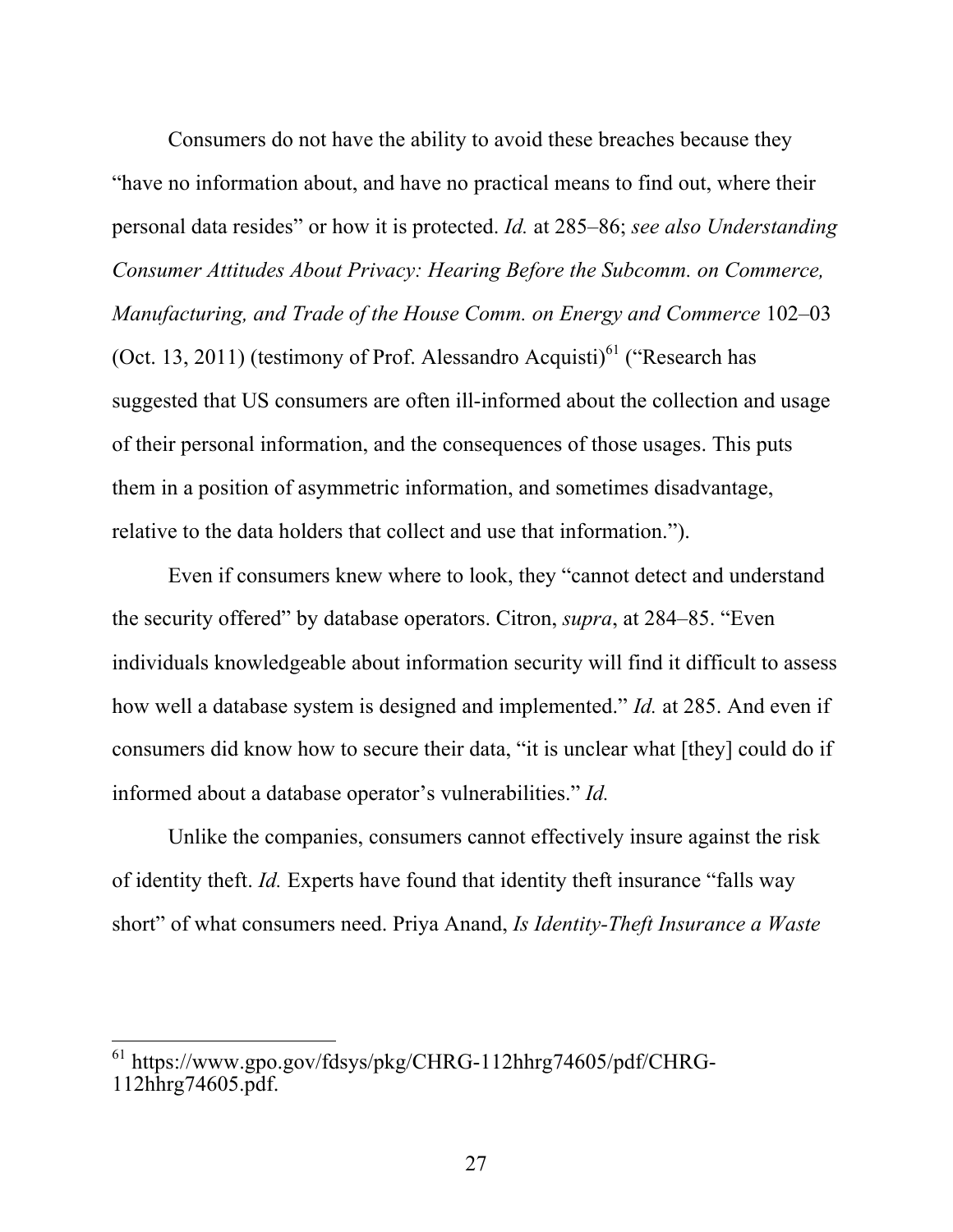*of Money?* MarketWatch (Mar. 31, 2014). <sup>62</sup> Unlike car insurance, which covers car damage and personal injuries, identity theft insurance doesn't cover the injuries consumers suffer after their identity is stolen. Nancy Mann Jackson, *Identity Theft Insurance: How Does It Work and Will It Save Your Good Name?*, Bankrate (June 15, 2015). <sup>63</sup> These policies reimburse for certain enumerated costs: phone bills, notary and certified mailing costs, lost wages, or attorney fees. *Id.* But they do not reduce the most substantial cost: "the time and hassle required to rectify the situation." *Id.*

The data breach problem also cannot be solved through simple market economics. Citron, *supra*, at 286. Bringing together hundreds of millions of consumers to bargain with every database operator would be prohibitively expensive and logistically impossible. *Id.* "Large consumer blocks also encounter difficulty expressing collectively their relative preferences." *Id.* (internal quotation marks and modifications omitted). These substantial transaction costs counsel towards "imposing liability on the party best able to reduce costs" in order to result "in the most efficient allocation of resources." *Id.* at 286–87 (citing Demsetz, *supra*).

Consequentially, the company collecting and storing consumer data "sits in the best position to make decisions about the costs and benefits of its informationgathering" and distribution. *Id.* at 285. As such, they must bear the cost for failing

 $62$  http://www.marketwatch.com/story/is-identity-theft-insurance-a-waste-ofmoney-2014-03-31.

 $63$  http://www.bankrate.com/finance/insurance/insurance-identity-theft-1.aspx.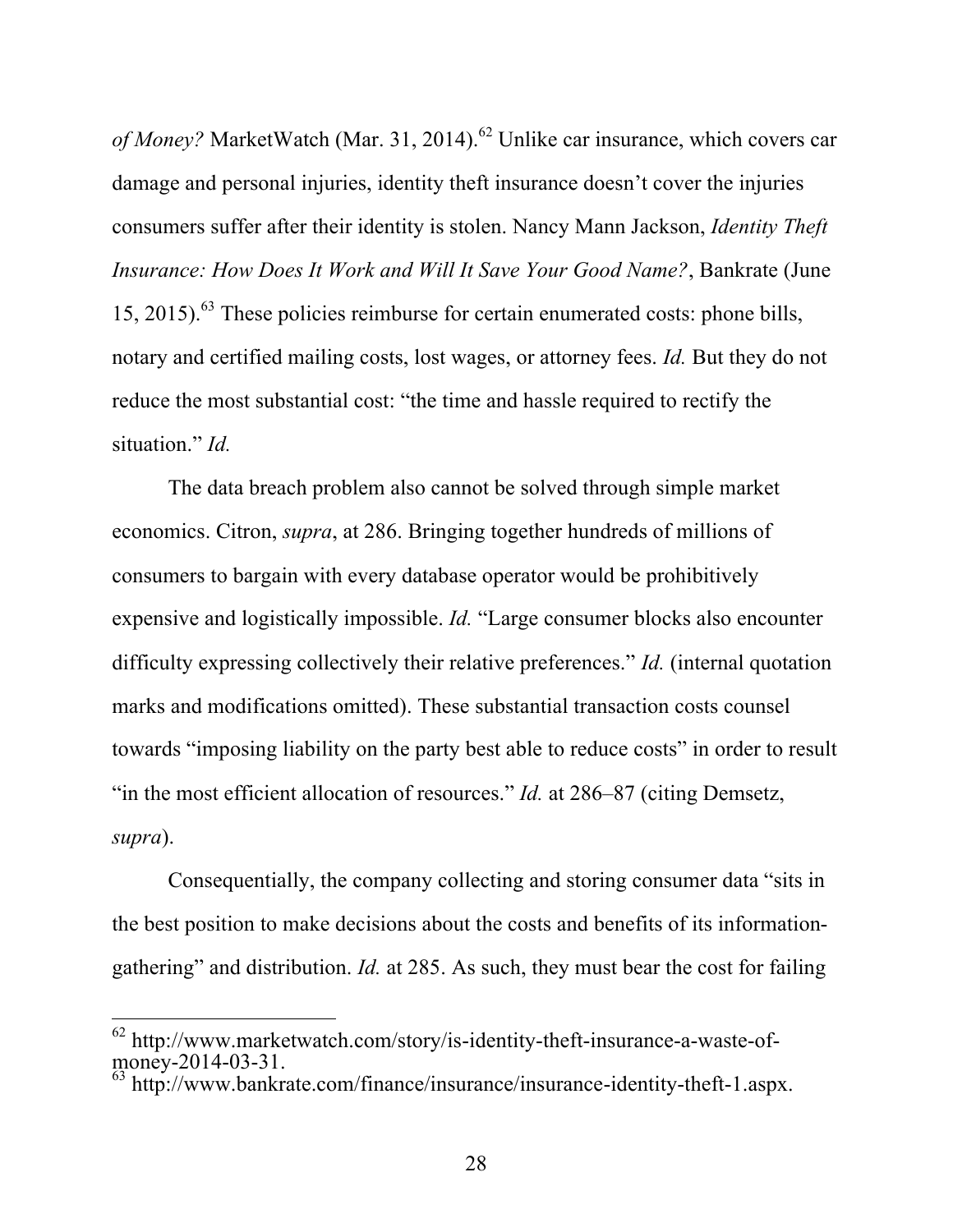to implement adequate data security. But correct allocation of responsibilities does not by itself result in the efficient minimization of harm. If defendants liable for legal injury do not actually implement adequate data security measures, then consumers will continue to be injured and face devastating downstream harms.

Non-litigation methods are currently insufficient to incentivize companies to implement reasonable data security protections. No federal agency has sufficient authority to issue or enforce rules establishing minimum data security standards. The only federal agency that has been active in enforcing data security standards against commercial data collectors is the FTC, which can only do so under its "unfair or deceptive" trade practices authority. *See FTC v. Wyndham Worldwide Corp.*, 799 F.3d 236, 247 (3d Cir. 2015) (holding that the FTC can regulate cybersecurity as an unfair trade practice). The only recent proposal considered by Congress, a federal data breach notification rule, would not address security standards. *See* White House, *Fact Sheet: Safeguarding American Consumers & Families* (Jan. 12, 2015). 64

Litigation, therefore, is an important mechanism to ensure that personal data is adequately protected. *See* Richard A. Posner, *Economic Analysis of Law* 491 (3d ed. 1986) (stating that the legal system determines "what allocation of resources would maximize efficiency" when "the costs of a market determination would exceed those of a legal determination"). Damages also force defendants to

 $64$  https://www.whitehouse.gov/the-press-office/2015/01/12/fact-sheetsafeguarding-american-consumers-families.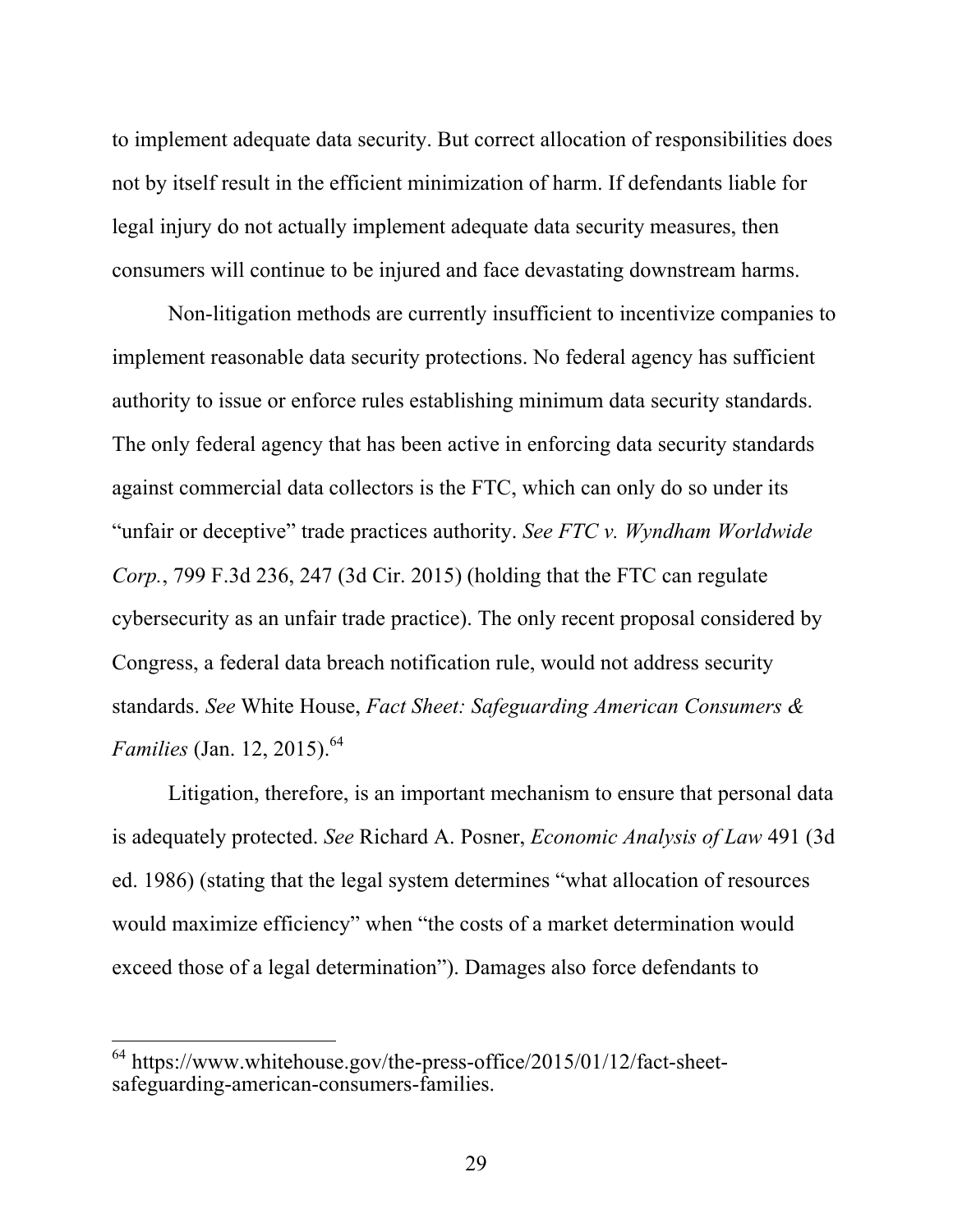internalize the full measure of the harm and take sufficient care to prevent future injury. *See Friends of the Earth, Inc. v. Laidlaw Envtl. Serv. (TOC), Inc.*, 528 U.S. 693, 185 (2000) (finding that civil penalties have a deterrent effect and can therefore prevent future injury).

What the lower court in this case has failed to recognize is that there are at least four distinct categories of damages caused by data breaches: (1) the costs of mitigating identity theft and financial fraud; (2) the increased risk of identity theft and fraud; (3) unauthorized transactions and credit-based identity theft; and (4) more pernicious forms of identity theft, *see* Part I.C, *supra*. The lower court mistakenly assumed that credit-based fraud is the only category of damages, concluding that the plaintiffs' "credit information and bank accounts look the same today as they did prior to" the data breach. Mem. Op. 14. By excluding recovery for the other three categories of damages, the lower court allowed the defendant to ignore the wide range of risks consumers face because of the company's lax security practices. Victims will be unable to seek redress for the most pernicious costs of data breach, including damage to their reputation, employment prospects, and credit.

Since the *Reilly* decision in 2011, the problem of data breaches has become widespread in the United States. Few dispute the growing risks. To erect barriers to those who now seek to improve data protection invites more identity theft and financial fraud in the future.

30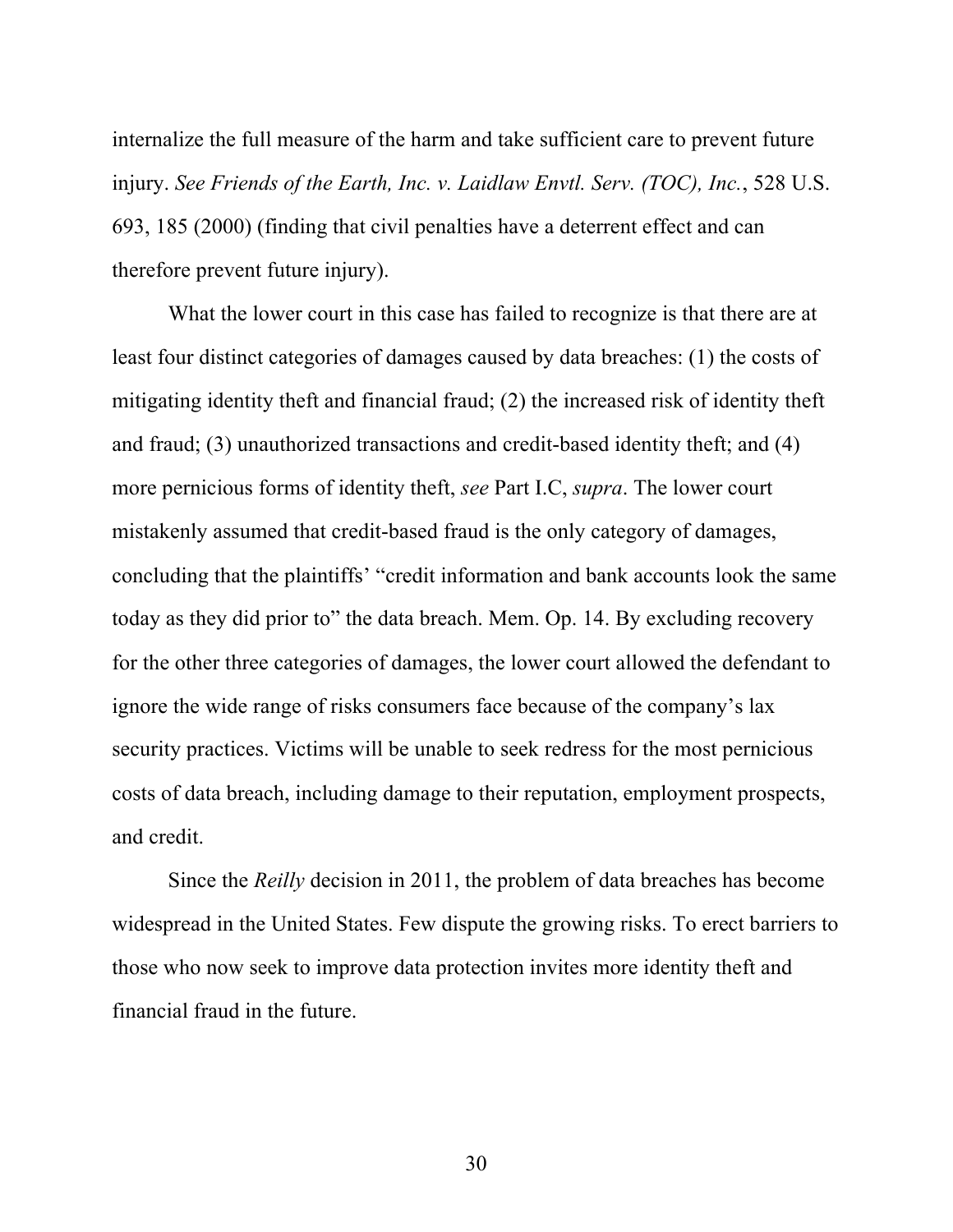## **CONCLUSION**

EPIC respectfully requests that this Court reverse the lower court's order

granting Appellee's motion to dismiss.

Respectfully submitted,

*/s/ Marc Rotenberg*

Marc Rotenberg *Counsel of Record* Alan Butler Claire Gartland Aimee Thomson Electronic Privacy Information Center 1718 Connecticut Ave. N.W. Suite 200 Washington, D.C. 20009 (202) 483-1140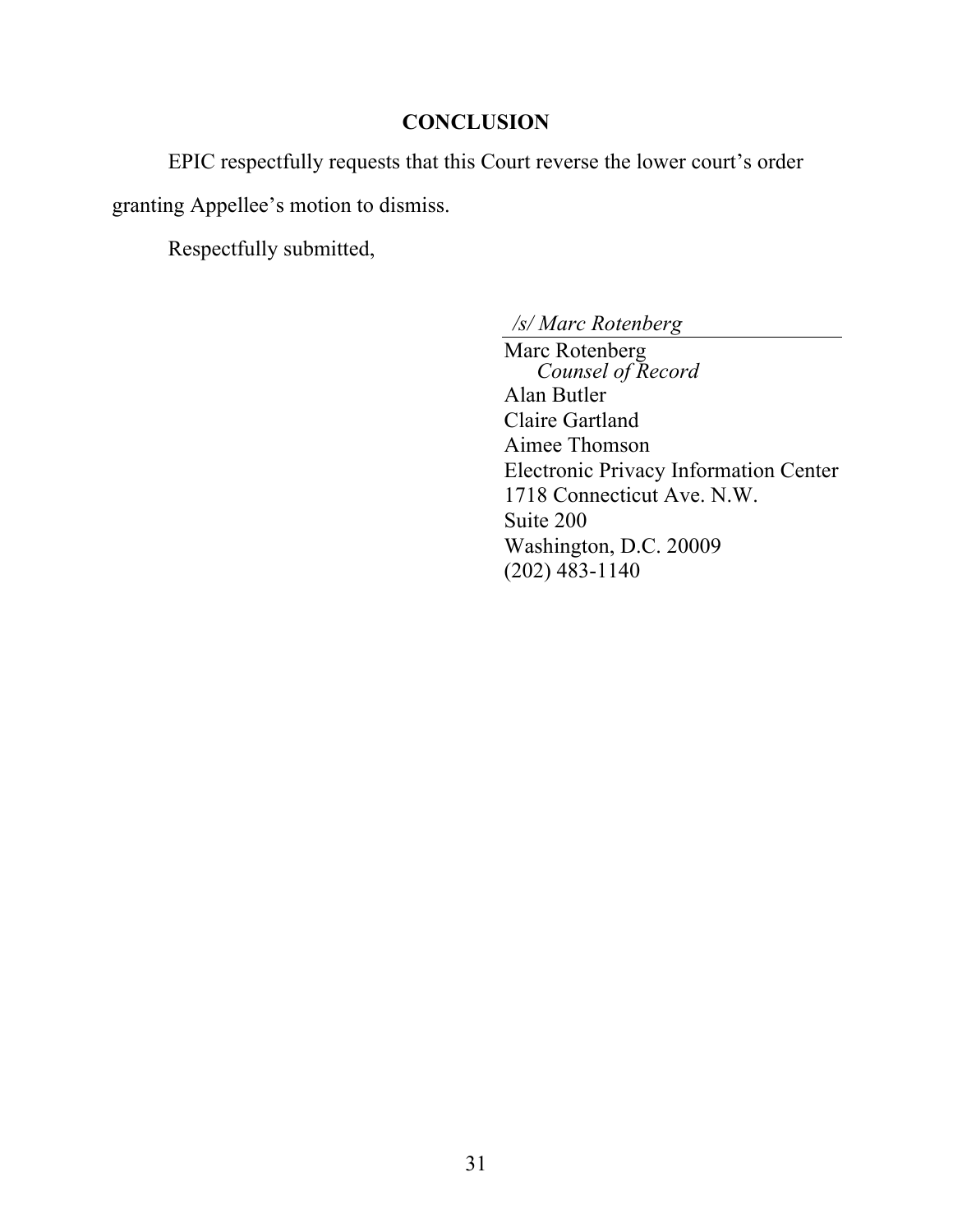### **CERTIFICATE OF COMPLIANCE WITH FEDERAL RULES**

This brief complies with the type-volume limitation of Fed. R. App. P. 29(d) and Fed. R. App. P.  $32(a)(7)(B)$  because it contains 6,853 words, excluding the parts of the brief exempted by Fed. R. App. P.  $32(a)(7)(B)(iii)$ . This brief also complies with the typeface requirements of Fed. R. App. P.  $32(a)(5)$  and the type style requirements of Fed. R. App. P. 32(a)(6) because this brief has been prepared in a proportionally spaced typeface using Microsoft Office Word for Mac 2011 in 14 point Times New Roman.

Dated: April 18, 2016

*/s/ Marc Rotenberg*

Marc Rotenberg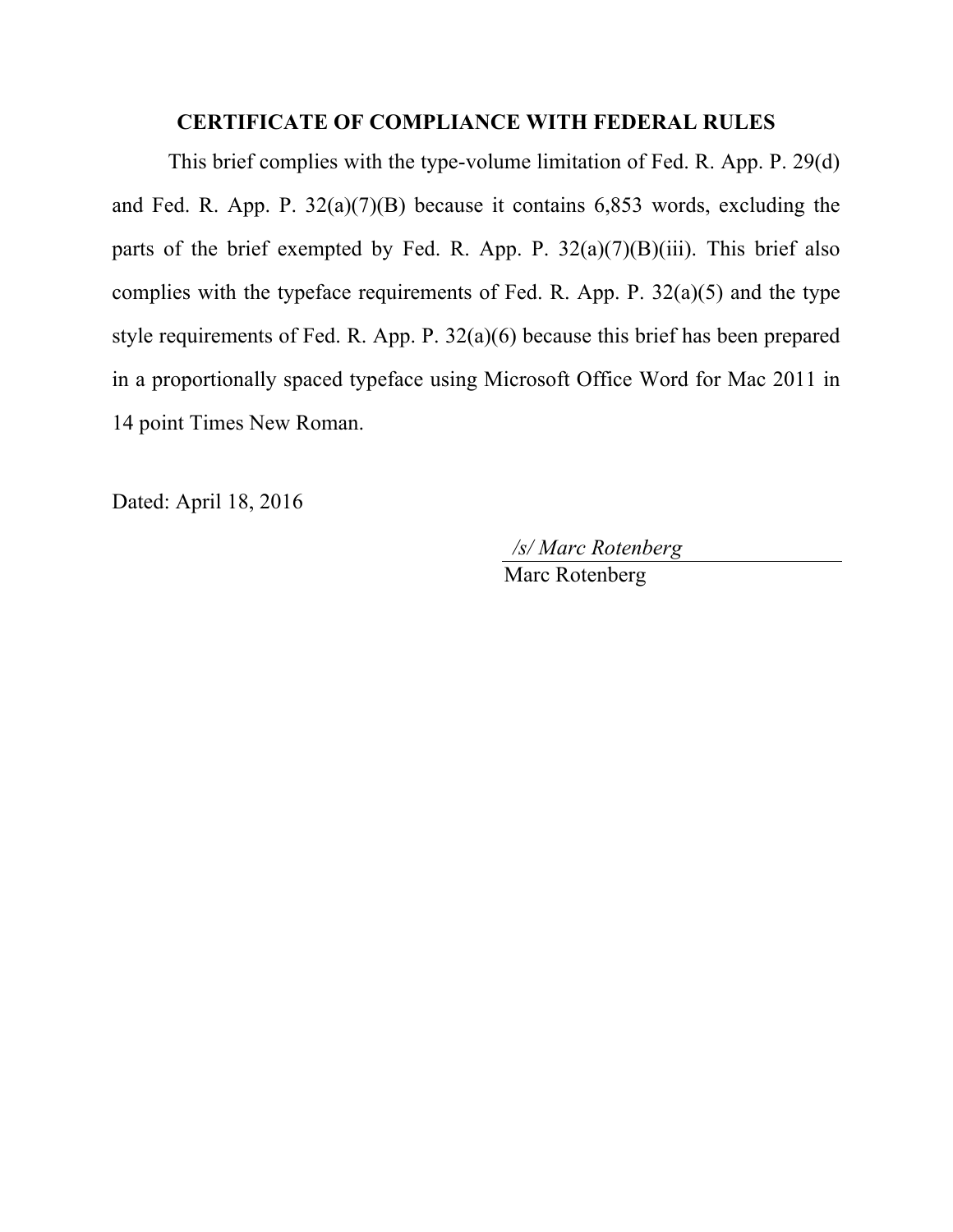## **CERTIFICATE OF COMPLIANCE WITH LOCAL RULES**

I certify that I have complied with LAR 31.1(c) because this file was scanned by the most current version of Virus Total, https://www.virustotal.com, and no virus was detected. I also certify that I am a member of the bar of this court, and that the text of this electronically filed brief is identical to the text of the 10 paper copies mailed to the court.

Dated: April 18, 2016

*/s/ Marc Rotenberg*

Marc Rotenberg